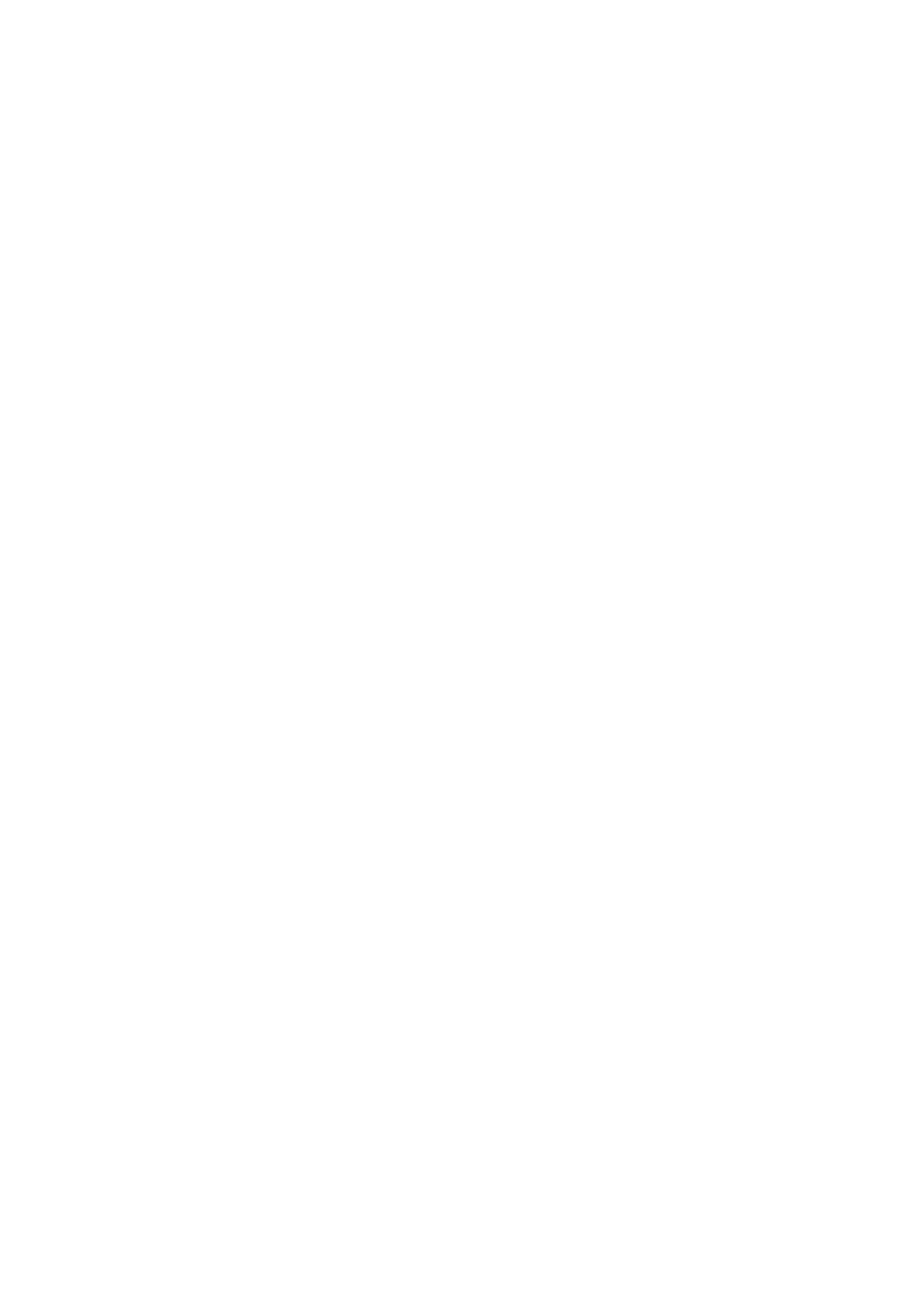

*Number* 1 *of* 1996

# **DOMESTIC VIOLENCE ACT 1996**

# **REVISED**

**Updated to 30 March 2012**

# **Introduction**

This Revised Act presents the text of the Act as it has been amended since enactment, and preserves the format in which it was passed.

## **Related legislation**

*Domestic Violence Acts 1996 to 2011:* this Act is one of a group of Acts included in this collective citation, to be construed together as one (*Civil Law (Miscellaneous Provisions) Act 2011* (23/2011), s. 1(8)). The Acts in this group are:

- *Domestic Violence Act 1996* (1/1996)
- *Domestic Violence (Amendment) Act 2002* (30/2002)
- *Civil Law (Miscellaneous Provisions) Act 2011* (23/2011), s. 60

# **Annotations**

This Revised Act is annotated and includes textual and non-textual amendments, statutory instruments made pursuant to the Act and previous affecting provisions.

An explanation of how to read annotations is available at www.lawreform.ie/annotations.

# **Material not updated in this revision**

Where other legislation is amended by this Act, those amendments may have been superseded by other amendments in other legislation, or the amended legislation may have been repealed or revoked. This information is not represented in this revision but will be reflected in a revision of the amended legislation if one is available. A list of legislative changes to any Act, and to statutory instruments from 2000, may be found in the Legislation Directory at www.irishstatutebook.ie.

# **Acts which affect or previously affected this revision**

- *Civil Law (Miscellaneous Provisions) Act 2011* (23/2011)
- *Civil Partnership and Certain Rights and Obligations of Cohabitants Act 2010* (24/2010)
- *Interpretation Act 2005* (23/2005)
- *Health Act 2004* (42/2004)
- *Civil Liability and Courts Act 2004* (31/2004)
- *Domestic Violence (Amendment) Act 2002* (30/2002)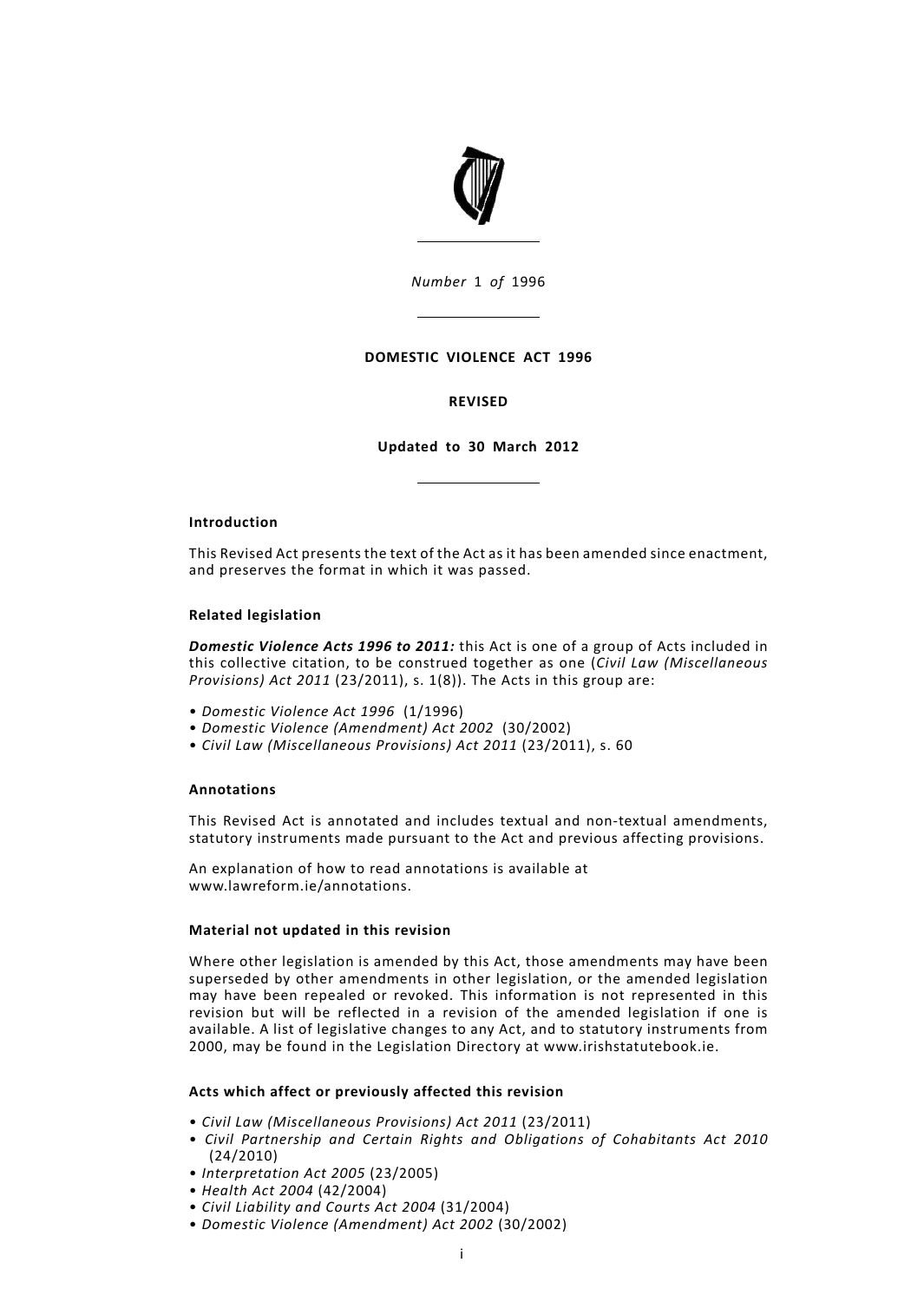- *Family Law (Miscellaneous Provision) Act 1997* (18/1997)
- *Family Law (Divorce) Act 1996* (33/1996)

All Acts up to and including *Clotting Factor Concentrates and Other Biological Products Act 2012* (8/2012), enacted 27 March 2012, were considered in the preparation of this revision.

# **Statutory instruments which affect or previously affected this revision**

• *Equality and Law Reform (Transfer of Departmental Administration and Ministerial Functions) Order 1997* (S.I. No. 297 of 1997)

All statutory instruments up to and including *Finance Act 2004 (Section 91) (Deferred Surrender to Central Fund) Order 2012* (S.I. No. 101 of 2012), made 29 March 2012, were considered in the preparation of this revision.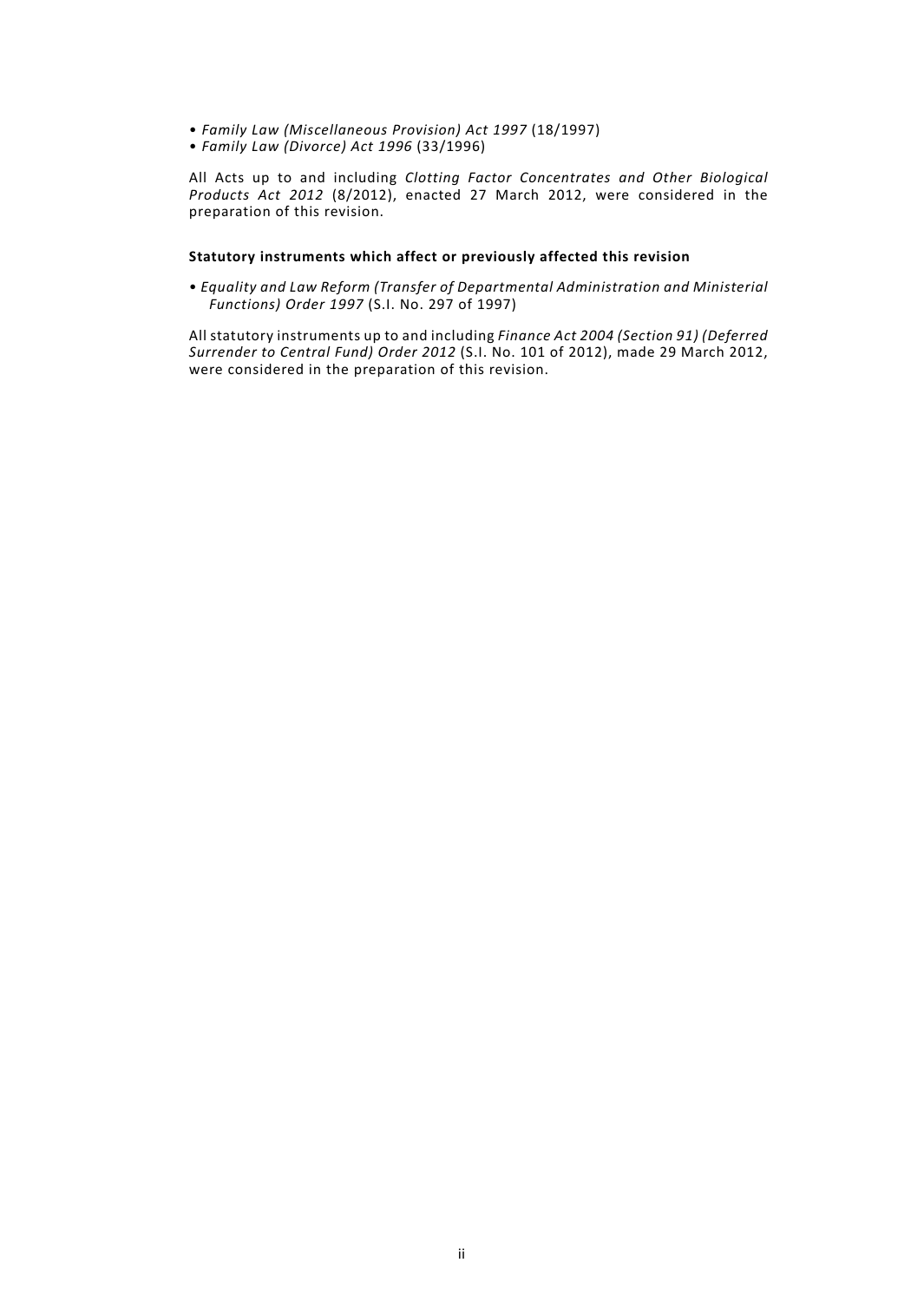

*Number* 1 *of* 1996

# **DOMESTIC VIOLENCE ACT 1996**

# **REVISED**

# **Updated to 30 March 2012**

# ARRANGEMENT OF SECTIONS

# Section

- [1.](#page-7-0) [Interpretation.](#page-7-0)
- [2.](#page-8-0) [Safety](#page-8-0) order.
- [3.](#page-11-0) [Barring](#page-11-0) order.
- [4.](#page-14-0) [Interim](#page-14-0) barring order.
- [5.](#page-15-0) [Protection](#page-15-0) order.
- [6.](#page-16-0) Power of health board to apply for certain [orders.](#page-16-0)
- [7.](#page-18-0) Power to make [orders,](#page-18-0) etc., under Child Care Act, 1991.
- [Application](#page-18-1) of section 9 (2) of Family Home Protection Act, 1976, to certain [orders.](#page-18-1) [8.](#page-18-1)
- [Application](#page-19-0) of orders restricting disposal or removal of household [chattels.](#page-19-0) [8A.](#page-19-0)
- [9.](#page-19-1) Hearing of [applications](#page-19-1) under various Acts together.
- [10.](#page-19-2) Taking effect of [orders.](#page-19-2)
- [11.](#page-20-0) Copies of orders to be given to certain [persons.](#page-20-0)
- [12.](#page-21-0) Effect of [appeal](#page-21-0) from order.
- [13.](#page-21-1) [Discharge](#page-21-1) of order.
- [14.](#page-22-0) Exercise of [jurisdiction](#page-22-0) by court.
- [15.](#page-22-1) Rules of [court.](#page-22-1)
- [16.](#page-22-2) Hearing of civil [proceedings,](#page-22-2) etc.
- [17.](#page-24-0) [Offences.](#page-24-0)
- [18.](#page-25-0) Arrest without [warrant.](#page-25-0)
- [19.](#page-25-1) [Costs.](#page-25-1)
- [Amendment](#page-25-2) of Judicial Separation and Family Law Reform Act, [1989.](#page-25-2) [20.](#page-25-2)
- [21.](#page-26-0) [Amendment](#page-26-0) of Family Law Act, 1995.
- [22.](#page-26-1) Saving [provisions.](#page-26-1)
- [23.](#page-26-2) Repeal and [transitional](#page-26-2) provisions.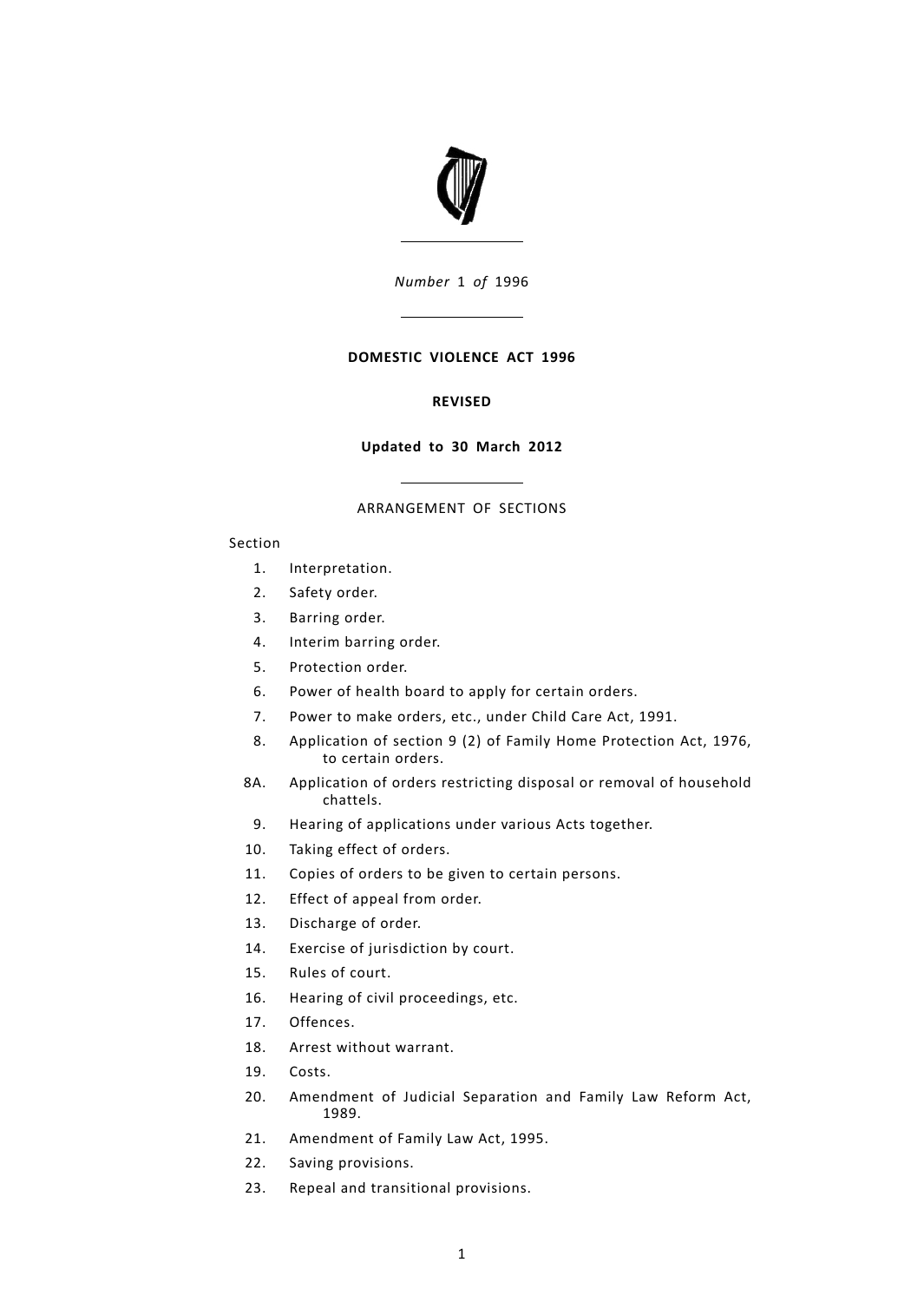Section

- [24.](#page-27-0) [Expenses.](#page-27-0)
- [25.](#page-27-1) [Commencement.](#page-27-1)
- [26.](#page-27-2) [Short](#page-27-2) title.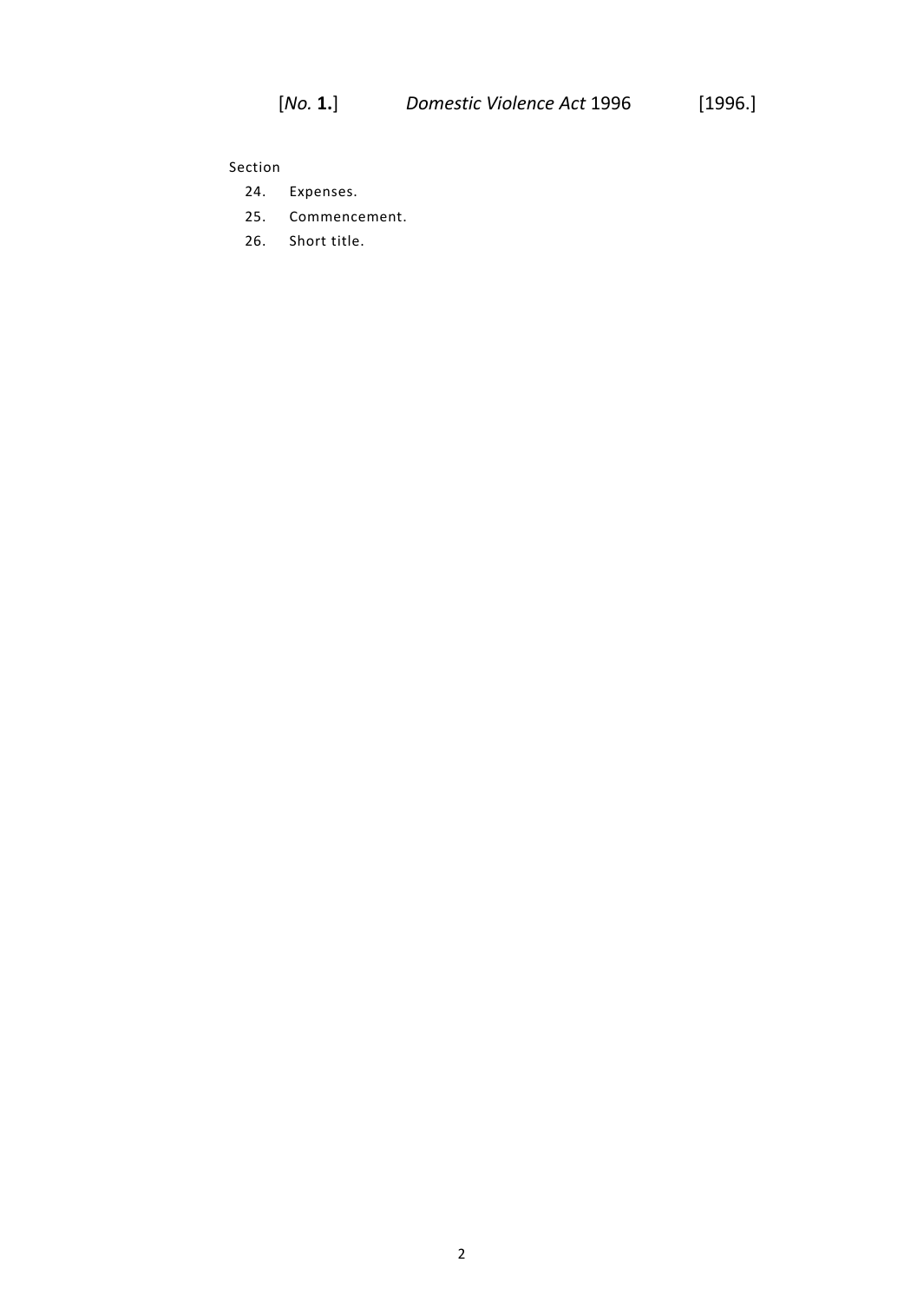

*Number* 1 *of* 1996

# **DOMESTIC VIOLENCE ACT 1996**

# **REVISED**

# **Updated to 30 March 2012**

AN ACT TO MAKE PROVISION FOR THE PROTECTION OF A SPOUSE AND ANY CHILDREN OR OTHER DEPENDENT PERSONS, AND OF PERSONS IN OTHER DOMESTIC RELATION-SHIPS, WHOSE SAFETY OR WELFARE REQUIRES IT BECAUSE OF THE CONDUCT OF ANOTHER PERSON IN THE DOMESTIC RELATIONSHIP CONCERNED AND FOR THAT PURPOSE TO REPEAL AND RE-ENACT WITH AMENDMENTS THE PROVISIONS OF THE FAMILY LAW (PROTECTION OF SPOUSES AND CHILDREN) ACT, 1981, TO PROVIDE FOR ARREST WITHOUT WARRANT IN CERTAIN CIRCUMSTANCES, TO PROVIDE FOR THE HEARING AT THE SAME TIME OF CERTAIN APPLICATIONS TO A COURT UNDER MORE THAN ONE ENACTMENT FOR ORDERS RELATING TO DOMESTIC RELATIONSHIPS AND TO PROVIDE FOR OTHER CONNECTED MATTERS. [27*th February*, 1996]

BE IT ENACTED BY THE OIREACHTAS AS FOLLOWS:

# **Annotations**

#### **Modifications (not altering text):**

**C1** Act included in collective citation (2.08.2011) by *Civil Law (Miscellaneous Provisions) Act 2011* (23/2011), s. 1(8), commenced on enactment.

**Short title, collective citations, construction and commencement.**

 $1. - ...$ 

(8) The Domestic Violence Acts 1996 and 2002 and section 60 may be cited together as the Domestic Violence Acts 1996 to 2011.

...

Acts included or previously included in collectively cited *Domestic Violence Acts 1996 to 2011*:

- *Civil Law (Miscellaneous Provisions) Act 2011* (23/2011), s. 60 (2.08.2011) by s. 1(8), commenced on enactment.
- *Domestic Violence (Amendment) Act 2002* (30/2002) (19.12.2002) by s. 2(2), commenced on enactment.
- *Domestic Violence Act 1996* (1/1996) (19.12.2002) by *Domestic Violence (Amendment) Act 2002* (30/2002), s. 2(2), commenced on enactment.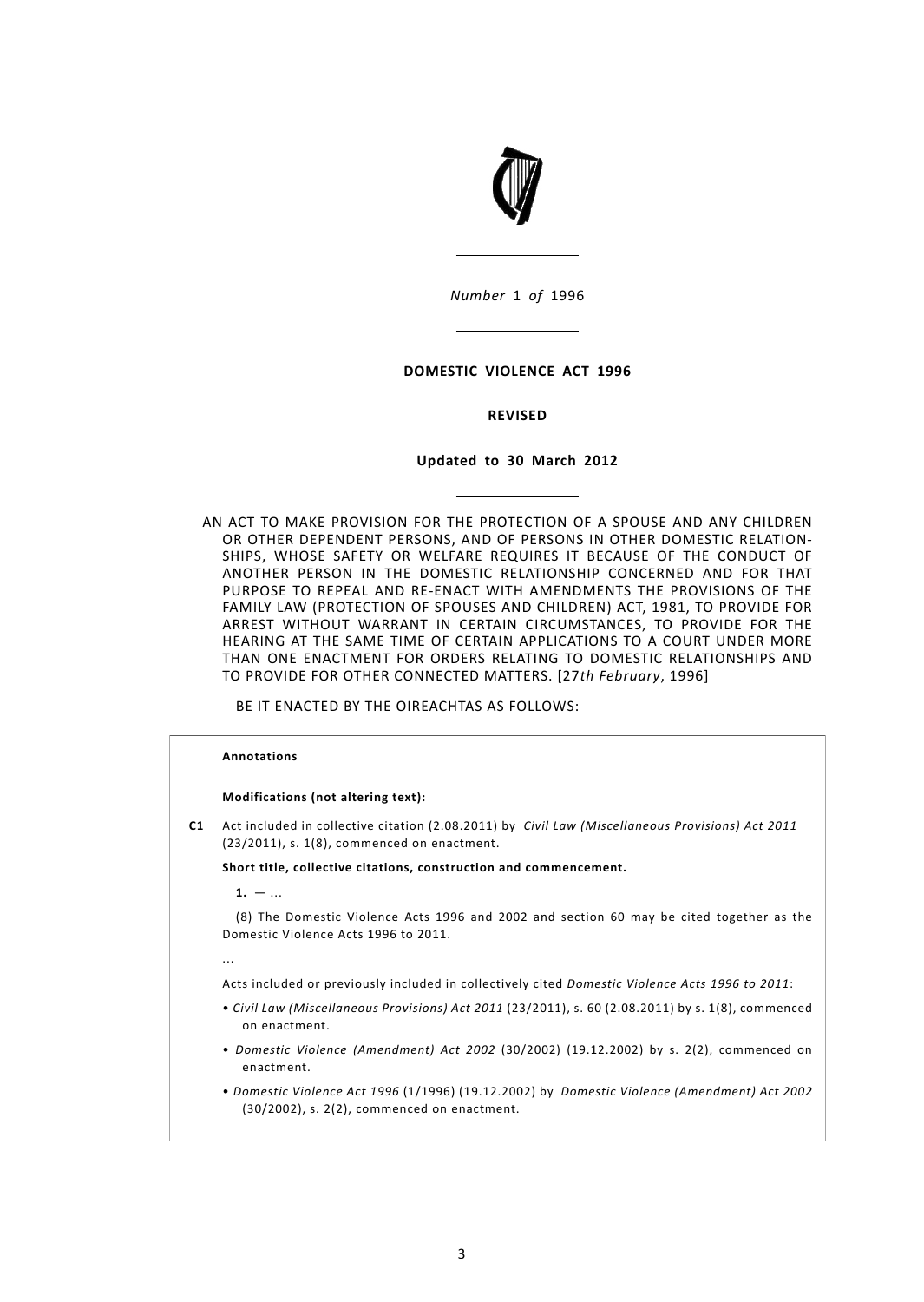#### **Editorial Notes:**

- **E1** Power to make order under collectively cited *Domestic Violence Acts 1996 and 2002* provided (1.01.2011) by *Civil Partnership and Certain Rights and Obligations of Cohabitants Act 2010* (24/2010), ss. 115(a) and 119(1)(d), S.I. No. 648 of 2010.
- <span id="page-7-0"></span>**E2** Proceedings under Act included in definition of "civil partnership law proceedings" (1.01.2011) by *Civil Partnership and Certain Rights and Obligations of Cohabitants Act 2010* (24/2010), S.I. No. 648 of 2010, in relation to Part 13 of 2010 Act.

Interpretation. **1.**—(1) In this Act, except where the context otherwise requires—

F1**[**'Act of 2010' means the Civil Partnership and Certain Rights and Obligations of Cohabitants Act 2010;**]**

"applicant", where appropriate, has the meaning assigned by either *[section](#page-8-0) 2* or *[3](#page-11-0)* or by both of those sections and where an interim barring order has been made the applicant for the barring order to which the interim barring order relates shall be deemed to be the applicant for the interim barring order and where a protection order has been made the applicant for the safety order or the barring order to which the protection order relates shall be deemed to be the applicant for that protection order;

"barring order" has the meaning assigned by *[section](#page-11-0) 3*;

F1**[**'civil partner' has the meaning assigned to it by the Act of 2010 and includes a person who was a civil partner in a partnership that has been dissolved under that Act;**]**

"civil proceedings under this Act" means—

- (*a*) proceedings for the making, variation or discharge of a safety order or a barring order,
- (*b*) proceedings, consequent on the making of an application for a barring order, for the making, variation or discharge of an interim barring order which relates to the application,
- (*c*) proceedings, consequent on the making of an application for a safety order or barring order, for the making, variation or discharge of a protection order which relates to the application,
- (*d*) any proceedings by way of appeal or case stated which are related to proceedings to which *paragraph (a), (b)* or *(c)* applies;

"the court" means the Circuit Court or the District Court;

"dependent person", in relation to the applicant or the respondent or both of them, as the case may be, means any child—

- (*a*) of the applicant and the respondent or adopted by both the applicant and the respondent under the Adoption Acts, 1952 to 1991, or under an adoption deemed to have been effected by a valid adoption order by virtue of section 2, 3, 4 or 5 of the Adoption Act, 1991, or in relation to whom both the applicant and the respondent are *in loco parentis*, or
- (*b*) of the applicant or adopted by the applicant under the Adoption Acts, 1952 to 1991, or under an adoption deemed to have been effected by a valid adoption order by virtue of section 2, 3, 4 or 5 of the Adoption Act, 1991, or in relation to whom the applicant is *in loco parentis*, or
- (*c*) of the respondent or adopted by the respondent under the Adoption Acts, 1952 to 1991, or under an adoption deemed to have been effected by a valid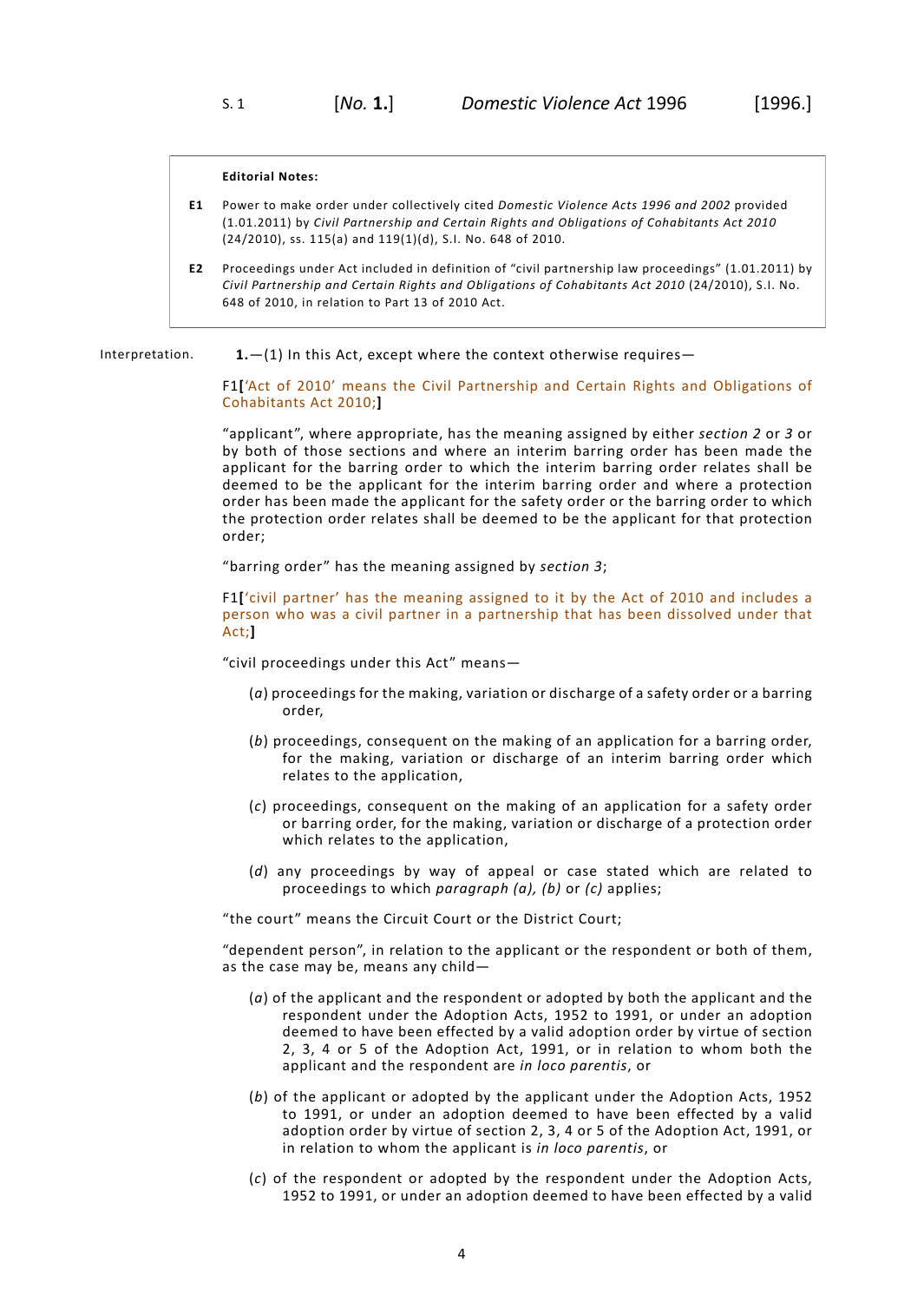adoption order by virtue of section 2, 3, 4 or 5 of the Adoption Act, 1991, or in relation to whom the respondent is *in loco parentis*, and the applicant, while not in the same relationship to that child for the purposes of this paragraph as the respondent is in, is in respect of that child a person to whom *paragraph (b)* of this definition relates,

who is not of full age or if the child has attained full age has a physical or mental disability to such extent that it is not reasonably possible for the child to live independently of the applicant;

"full age" has the same meaning as it has in the Age of Majority Act, 1985;

"functions" includes powers and duties;

F2**[**...**]**

"interim barring order" has the meaning assigned by *[section](#page-14-0) 4*;

"protection order" has the meaning assigned by *[section](#page-15-0) 5*;

"respondent", where appropriate, has the meaning assigned by either *[section](#page-8-0) 2* or *[3](#page-11-0)* or by both of those sections and where an interim barring order has been made the respondent to the application for the barring order to which the interim barring order relates shall be deemed to be the respondent to the interim barring order and where a protection order has been made the respondent to the application for the safety order or the barring order to which the protection order relates shall be deemed to be the respondent to that protection order;

"safety order" has the meaning assigned by *[section](#page-8-0) 2*;

"welfare" includes the physical and psychological welfare of the person in question.

- (2) (*a*) A reference in this Act to a section is a reference to a section of this Act unless it is indicated that a reference to some other Act is intended.
	- (*b*) A reference in this Act to a subsection or to a paragraph is to the subsection or paragraph of the provision in which the reference occurs unless it is indicated that reference to some other provision is intended.

(3) Any reference in this Act to any other enactment shall, except where the context otherwise requires, be construed as a reference to that enactment as amended by or under any other enactment including this Act.

# **Annotations**

## **Amendments:**

- **F1** Inserted (1.01.2011) by *Civil Partnership and Certain Rights and Obligations of Cohabitants Act 2010* (24/2010), s. 91, S.I. No. 648 of 2010.
- **F2** Deleted (1.01.2005) by *Health Act 2004* (42/2004), s. 75 and sch. 6 part 14 item 1, S.I. No. 887 of 2004.

#### <span id="page-8-0"></span>**Editorial Notes:**

**E3** The *Adoption Acts 1952 to 1998* were repealed (1.11.2010) by *Adoption Act 2010* (21/2010), s. 7 and sch. 1 part 1, S.I. No. 511 of 2010.

Safety order. **2.**  $-$ (1) (*a*) In this section-

"the applicant" means a person, other than F3**[**the Health Service Executive**]**, who has applied or on whose behalf F3**[**the Health Service Executive**]** has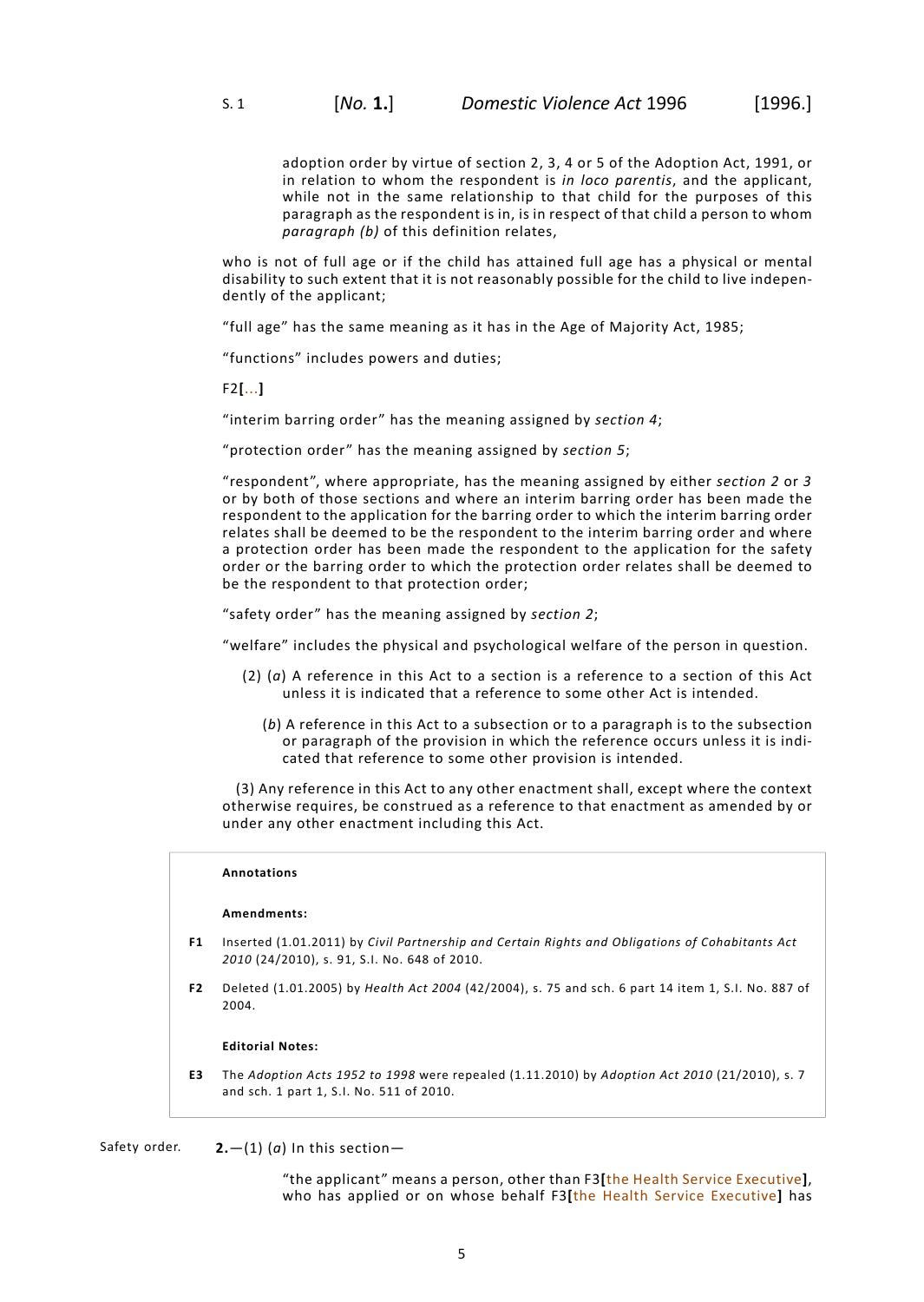applied by virtue of section 6 for a safety order against another person (in this section referred to as "the respondent") and the person so applying or on whose behalf F3**[**the Health Service Executive**]** has so applied—

(i) is the spouse of the respondent, or

- F4**[**(ia) is the civil partner of the respondent, or a person who was a party to a civil partnership with the respondent that has been dissolved under the Act of 2010, or**]**
- F5**[**(ii) is not the spouse or civil partner within the meaning of the Act of 2010 of the respondent and is not related to the respondent within the prohibited degrees of relationship, but lived with the respondent in an intimate and committed relationship prior to the application for the safety order, or**]**
- (iii) is a parent of the respondent and the respondent is a person of full age who is not, in relation to the parent, a dependent person, or
- (iv) being of full age resides with the respondent in a relationship the basis of which is not F5**[**primarily contractual, or**]**

F6**[**(v) is a parent of a child whose other parent is the respondent;**]**

"kindred", in respect of two or more persons, means the relationship of each of those persons to the other person or to the rest of those persons by blood, adoption or marriage.

- (*b*) In deciding whether or not a person is residing with another person in a relationship the basis of which is not primarily contractual, the court shall have regard to—
	- (i) the length of time those persons have been residing together,
	- (ii) the nature of any duties performed by either person for the other person or for any kindred person of that other person,
	- (iii) the absence of any profit or of any significant profit made by either person from any monetary or other consideration given by the other person in respect of residing at the place concerned,
	- (iv) such other matters as the court considers appropriate in the circumstances.

(2) Where the court, on application to it, is of the opinion that there are reasonable grounds for believing that the safety or welfare of the applicant or any dependent person so requires, it may, subject to *[section](#page-18-0) 7*, by order (in this Act referred to as a "safety order") direct that the respondent to the application—

- (*a*) shall not use or threaten to use violence against, molest or put in fear the applicant or that dependent person, and
- (*b*) if he or she is residing at a place other than the place where the applicant or that dependent person resides, shall not watch or beset the place where the applicant or that dependent person resides,

and the court may make such order subject to such exceptions and conditions as it may specify.

(3) Where a safety order has been made, any of the following may apply to have it varied, that is to say:

(*a*) if the application for the order was made by F3**[**the Health Service Executive**]** in respect of any dependent person by virtue of *[section](#page-16-0) 6*—

(i) F3**[**the Health Service Executive**]**,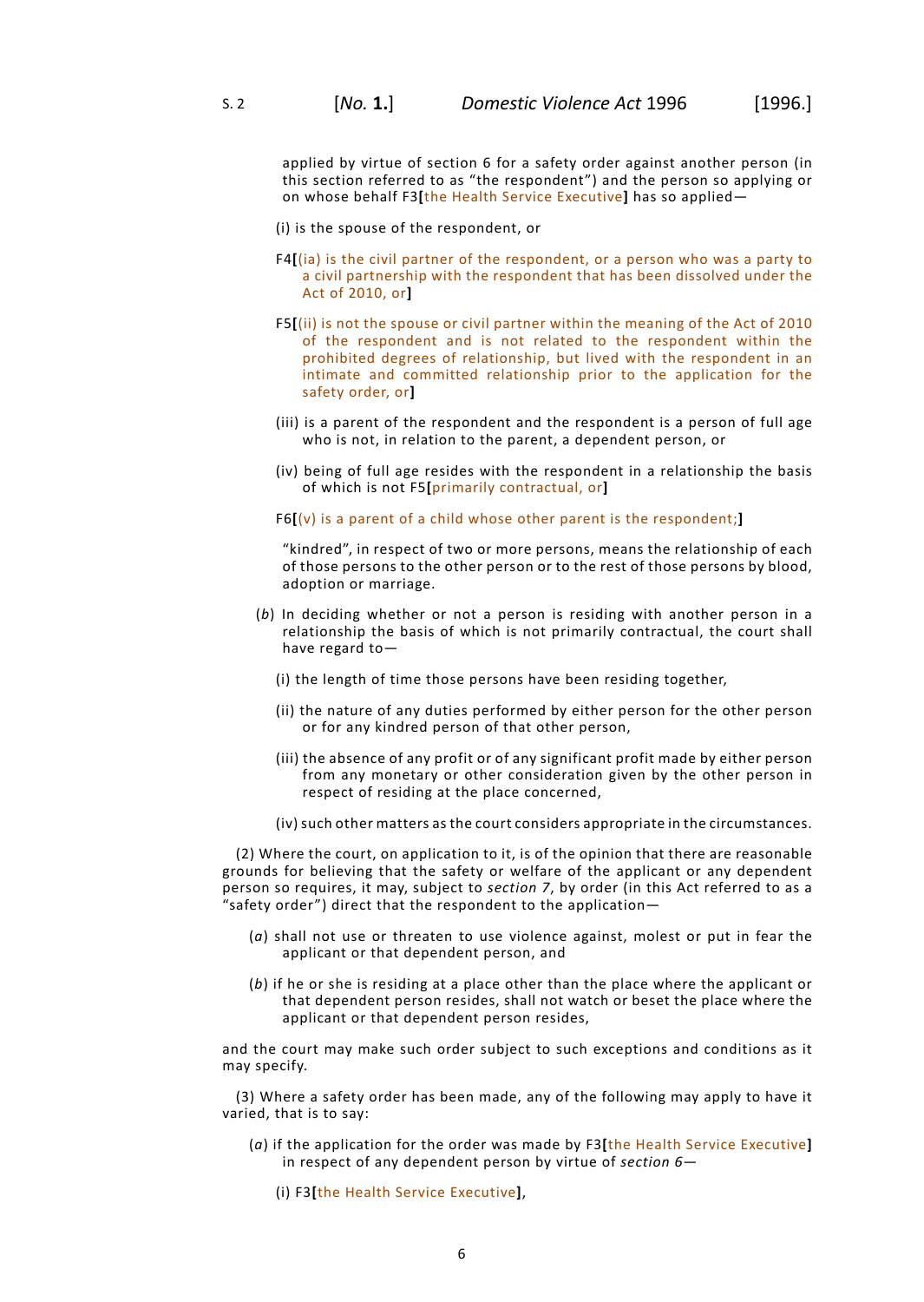- (ii) the person referred to in *subsection (1) (c)* of that section, or
- (iii) the respondent to that application;
- (b) if the application for the order was made by F3**[**the Health Service Executive**]** in any other case by virtue of *[section](#page-16-0) 6*—
	- (i) F3**[**the Health Service Executive**]**,
	- (ii) the person who was the applicant for the order, or
	- (iii) the respondent to that application;
- (c) in any other case—
	- (i) the person who was the applicant for the order, or
	- (ii) the person who was the respondent to the application for the order, and the court upon hearing any such application shall make such order as it considers appropriate in the circumstances.

(4) For the purposes of *subsection (3)*, a safety order made by a court on appeal from another court shall be treated as if it had been made by that other court.

(5) A safety order, if made by the District Court or by the Circuit Court on appeal from the District Court, shall, subject to *subsection (6) (a)* and *[section](#page-21-1) 13*, expire five years after the date of its making or on the expiration of such shorter period as the court may provide for in the order.

- (6) (*a*) On or before the expiration of a safety order to which *subsection (5)* relates, a further safety order may be made by the District Court or by the Circuit Court on appeal from the District Court for a period of five years, or such shorter period as the court may provide for in the order, with effect from the expiration of the first-mentioned order.
	- (*b*) On or before the expiration of a safety order to which *paragraph (a)* does not relate, a further safety order may be made with effect from the expiration of the first-mentioned safety order.

(7) Notwithstanding *subsection (5)*, so much of a safety order as was made for the benefit of a dependent person shall expire in accordance with such order or upon such person ceasing to be a dependent person, whichever first occurs.

(8) The court shall not make a safety order on an application for a barring order unless there is also an application for a safety order before the court concerning the same matter.

# **Annotations**

#### **Amendments:**

- **F3** Substituted (1.01.2005) by *Health Act 2004* (42/2004), s. 75 and sch. 6 part 14 item 2, S.I. No. 887 of 2004.
- **F4** Inserted (1.01.2011) by *Civil Partnership and Certain Rights and Obligations of Cohabitants Act 2010* (24/2010), s. 92, S.I. No. 648 of 2010.
- **F5** Substituted (2.08.2011) by *Civil Law (Miscellaneous Provisions) Act 2011* (23/2011), s. 60(a)(i) and (ii), commenced on enactment.
- **F6** Inserted (2.08.2011) by *Civil Law (Miscellaneous Provisions) Act 2011* (23/2011), s. 60(a)(iii), commenced on enactment.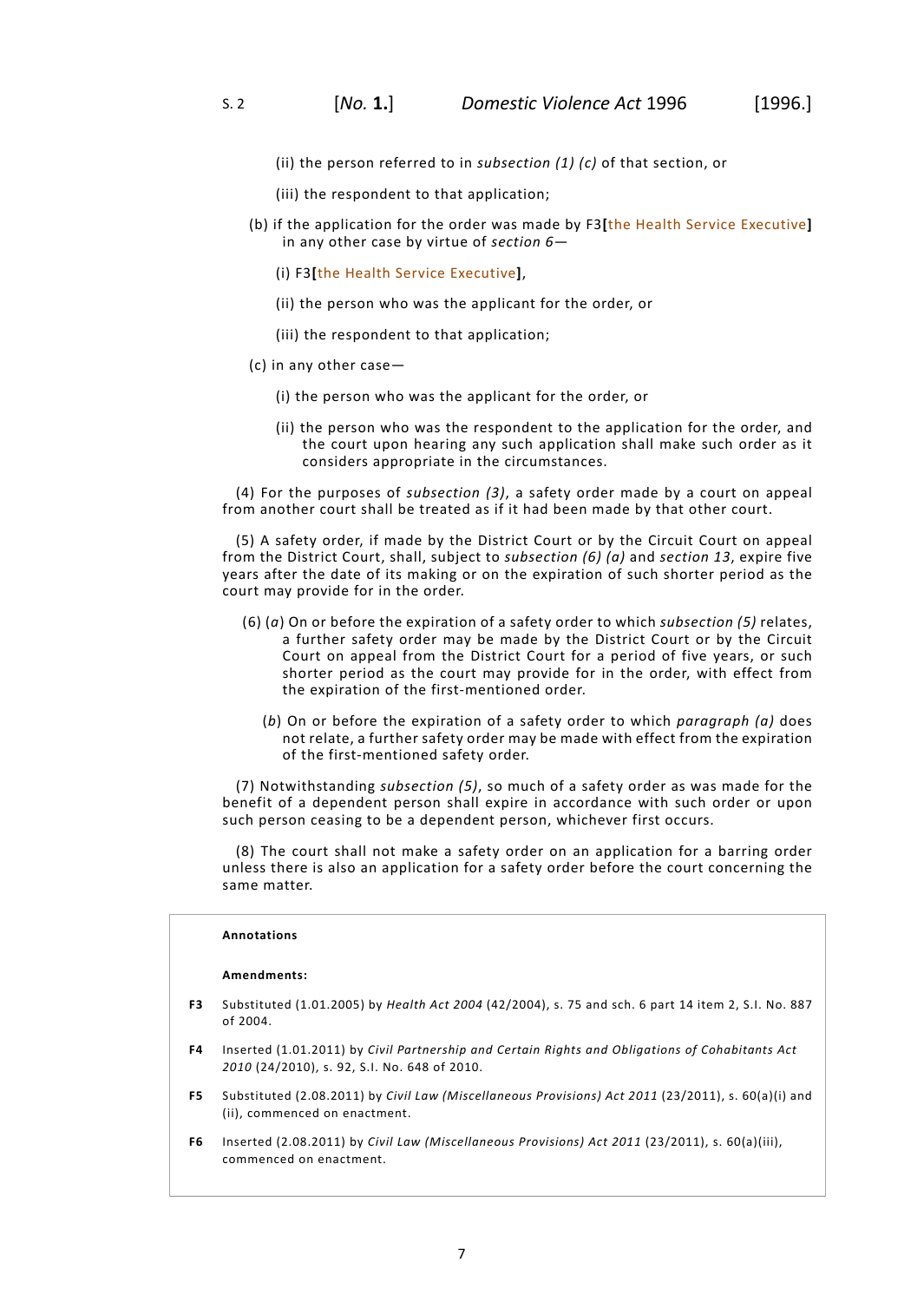#### **Modifications (not altering text):**

**C2** Term "spouse" in section modified (27.02.1997) by *Family Law (Divorce) Act 1996* (33/1996), s. 51, commenced as per s. 1(2).

## **Amendment of Act of 1996.**

**51.**—The references in sections 2 and 3 of the Act of 1996 to a spouse shall be construed as including references to a person who is a party to a marriage that has been dissolved under this Act or under the law of a country or jurisdiction other than the State, being a divorce that is entitled to be recognised as valid in the State.

## **Editorial Notes:**

- **E4** Power to make order under section before grant or refusal of decree of divorce provided (27.02.1997) by *Family Law (Divorce) Act 1996* (33/1996), s. 11(a), commenced as per s. 1(2).
- <span id="page-11-0"></span>**E5** Power to make order under section on or after grant of decree of divorce provided (27.02.1997) by *Family Law (Divorce) Act 1996* (33/1996), s. 15(1)(d), commenced as per s. 1(2).

Barring order. **3.**—(1) In this section "the applicant" means a person, other than F7**[**the Health Service Executive**]**, who has applied or on whose behalf F7**[**the Health Service Executive**]** has applied by virtue of *[section](#page-16-0) 6* for a barring order against another person (in this section referred to as "the respondent") and the person so applying or on whose behalf F7**[**the Health Service Executive**]** has so applied—

(*a*) is the spouse of the respondent, or

- F8**[**(*aa*) is the civil partner of the respondent, or a person who was a party to a civil partnership with the respondent that has been dissolved under the Act of 2010, or**]**
- F9**[**(*b*) is not the spouse or civil partner within the meaning of the Act of 2010 of the respondent and is not related to the respondent within the prohibited degrees of relationship, but lived with the respondent in an intimate and committed relationship for a period of at least six months in aggregate during the period of nine months immediately prior to the application for the barring order, or**]**
- (*c*) is a parent of the respondent and the respondent is a person of full age who is not, in relation to the parent, a dependent person.
- (2) (a) Where the court, on application to it, is of the opinion that there are reasonable grounds for believing that the safety or welfare of the applicant or any dependent person so requires, it may, subject to section 7 and having taken into account any order made or to be made to which paragraph (a) or (d) of subsection (2) of section 9 relates, by order (in this Act referred to as a "barring order")—
	- (i) direct the respondent, if residing at a place where the applicant or that dependent person resides, to leave such place, and
	- (ii) whether the respondent is or is not residing at a place where the applicant or that dependent person resides, prohibit that respondent from entering such place until further order of the court or until such other time as the court shall specify.
	- (*b*) In deciding whether or not to grant a barring order the court shall have regard to the safety and welfare of any dependent person in respect of whom the respondent is a parent or *in loco parentis*, where such dependent person is residing at the place to which the order, if made, would relate.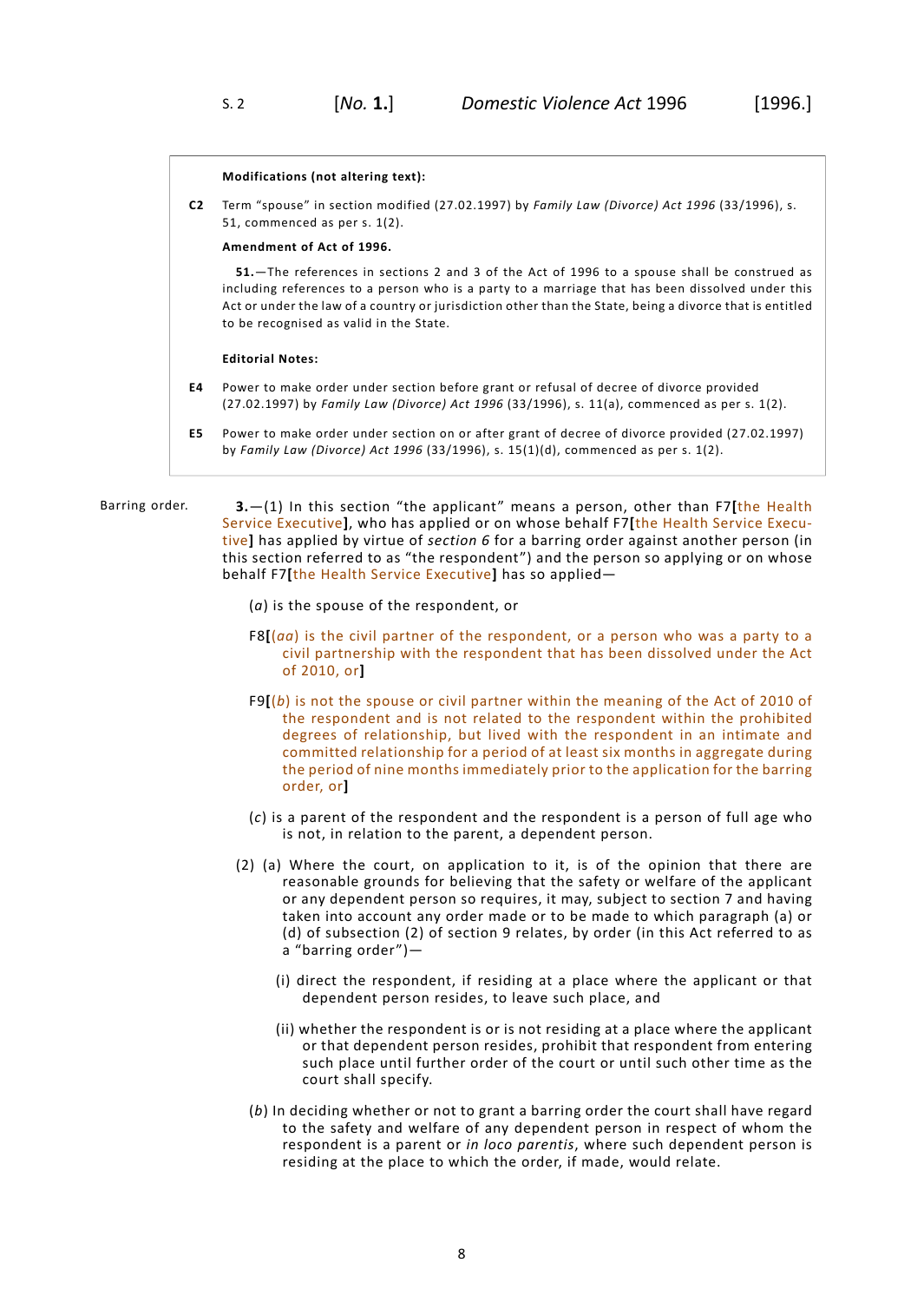(3) A barring order may, if the court thinks fit, prohibit the respondent from doing one or more of the following, that is to say:

- (*a*) using or threatening to use violence against the applicant or any dependent person;
- (*b*) molesting or putting in fear the applicant or any dependent person;
- (*c*) attending at or in the vicinity of, or watching or besetting a place where, the applicant or any dependent person resides;

and shall be subject to such exceptions and conditions as the court may specify.

- (4) (a) In respect of a person who is an applicant by virtue of paragraph (b) or (c) of subsection (1), the court shall not make a barring order in respect of the place where the applicant or dependent person resides where the respondent has a legal or beneficial interest in that place but—
	- (i) the applicant has no such interest, or
	- (ii) the applicant's interest is, in the opinion of the court, less than that of the respondent.
	- (*b*) Where in proceedings to which this section applies the applicant states the belief, in respect of the place to which *paragraph (a)* relates, that he or she has a legal or beneficial interest in that place which is not less than that of the respondent, then such belief shall be admissible in evidence.

(5) Without prejudice to *[section](#page-26-1) 22*, nothing in this Act shall be construed as affecting the rights of any person, other than the applicant or the respondent, who has a legal or beneficial interest in a place in respect of which the court has made an order under this section.

(6) Where a barring order has been made, any of the following may apply to have it varied, that is to say:

- (*a*) if the application for the order was made by F7**[**the Health Service Executive**]** in respect of any dependent person by virtue of *[section](#page-16-0) 6*—
	- (i) F7**[**the Health Service Executive**]**,
	- (ii) the person referred to in *subsection (1) (c)* of that section, or
	- (iii) the respondent to that application;
- (b) if the application for the order was made by F7**[**the Health Service Executive**]** in any other case by virtue of section 6—
	- (i) F7**[**the Health Service Executive**]**,
	- (ii) the person who was the applicant for the order, or
	- (iii) the respondent to that application;
- (*c*) in any other case—
	- (i) the person who was the applicant for the order, or
	- (ii) the person who was the respondent to the application for the order,

and the court upon hearing any such application shall make such order as it considers appropriate in the circumstances.

(7) For the purposes of *subsection (6)*, a barring order made by a court on appeal from another court shall be treated as if it had been made by that other court.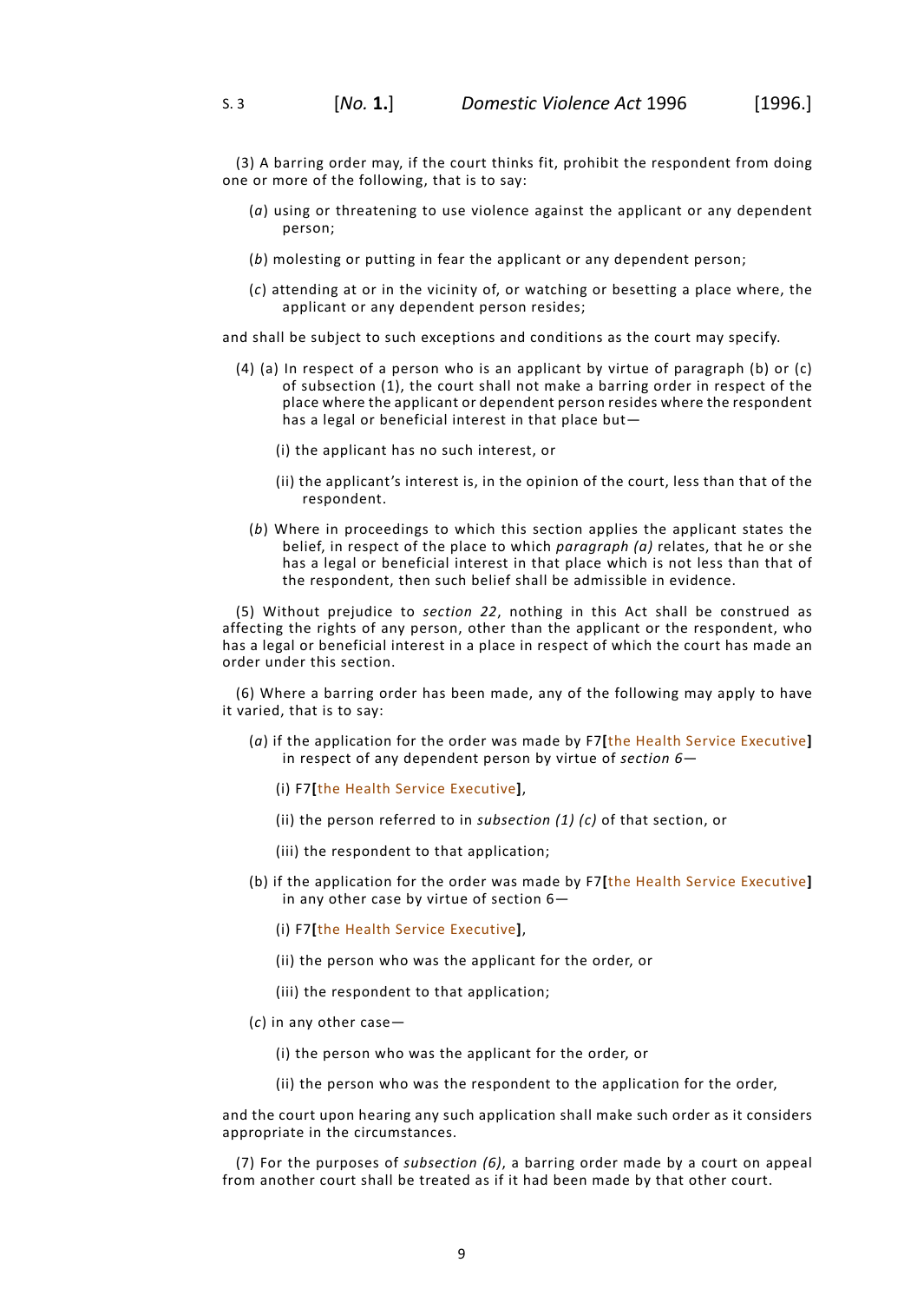(8) A barring order, if made by the District Court or by the Circuit Court on appeal from the District Court, shall, subject to *subsection (9) (a)* and *[section](#page-21-1) 13*, expire three years after the date of its making or on the expiration of such shorter period as the court may provide for in the order.

- (9) (*a*) On or before the expiration of a barring order to which *subsection (8)* relates, a further barring order may be made by the District Court or by the Circuit Court on appeal from the District Court for a period of three years, or such shorter period as the court may provide for in the order, with effect from the expiration of the first-mentioned order.
	- (*b*) On or before the expiration of a barring order to which *paragraph (a)* does not relate, a further barring order may be made with effect from the expiration of the first-mentioned barring order.

(10) Notwithstanding *subsection (8)*, so much of a barring order as was made for the benefit of a dependent person shall expire in accordance with such order or upon such person ceasing to be a dependent person, whichever first occurs.

(11) The court shall not make a barring order on an application for a safety order unless there is also an application for a barring order before the court concerning the same matter.

(12) For the purposes of *subsections (2)* and *(3)*, an applicant or a dependent person who would, but for the conduct of the respondent, be residing at a place shall be treated as residing at such place.

F10**[**(13) Where, by reason only of either or both of the following, that is to say, a barring order and an interim barring order, an applicant who is not the spouse of the respondent has not lived with the respondent as husband or wife for a period of at least six months in aggregate during the period of nine months immediately prior to the application for a further barring order under subsection (9), the applicant shall be deemed, for the purposes of this section, to have lived with the respondent as husband or wife for a period of at least six months in aggregate during the period of nine months immediately prior to the application.**]**

## **Annotations**

#### **Amendments:**

- **F7** Substituted (1.01.2005) by *Health Act 2004* (42/2004), s. 75 and sch. 6 part 14 item 3, S.I. No. 887 of 2004.
- **F8** Inserted (1.01.2011) by *Civil Partnership and Certain Rights and Obligations of Cohabitants Act 2010* (24/2010), s. 93, S.I. No. 648 of 2010.
- **F9** Substituted (2.08.2011) by *Civil Law (Miscellaneous Provisions) Act 2011* (23/2011), s. 60(b), commenced on enactment.
- **F10** Inserted (5.05.1997) by *Family Law (Miscellaneous Provision) Act 1997* (18/1997), s. 4, commenced on enactment.

#### **Modifications (not altering text):**

**C3** Term "spouse" in section modified (27.02.1997) by *Family Law (Divorce) Act 1996* (33/1996), s. 51, commenced as per s. 1(2).

## **Amendment of Act of 1996.**

**51.**—The references in sections 2 and 3 of the Act of 1996 to a spouse shall be construed as including references to a person who is a party to a marriage that has been dissolved under this Act or under the law of a country or jurisdiction other than the State, being a divorce that is entitled to be recognised as valid in the State.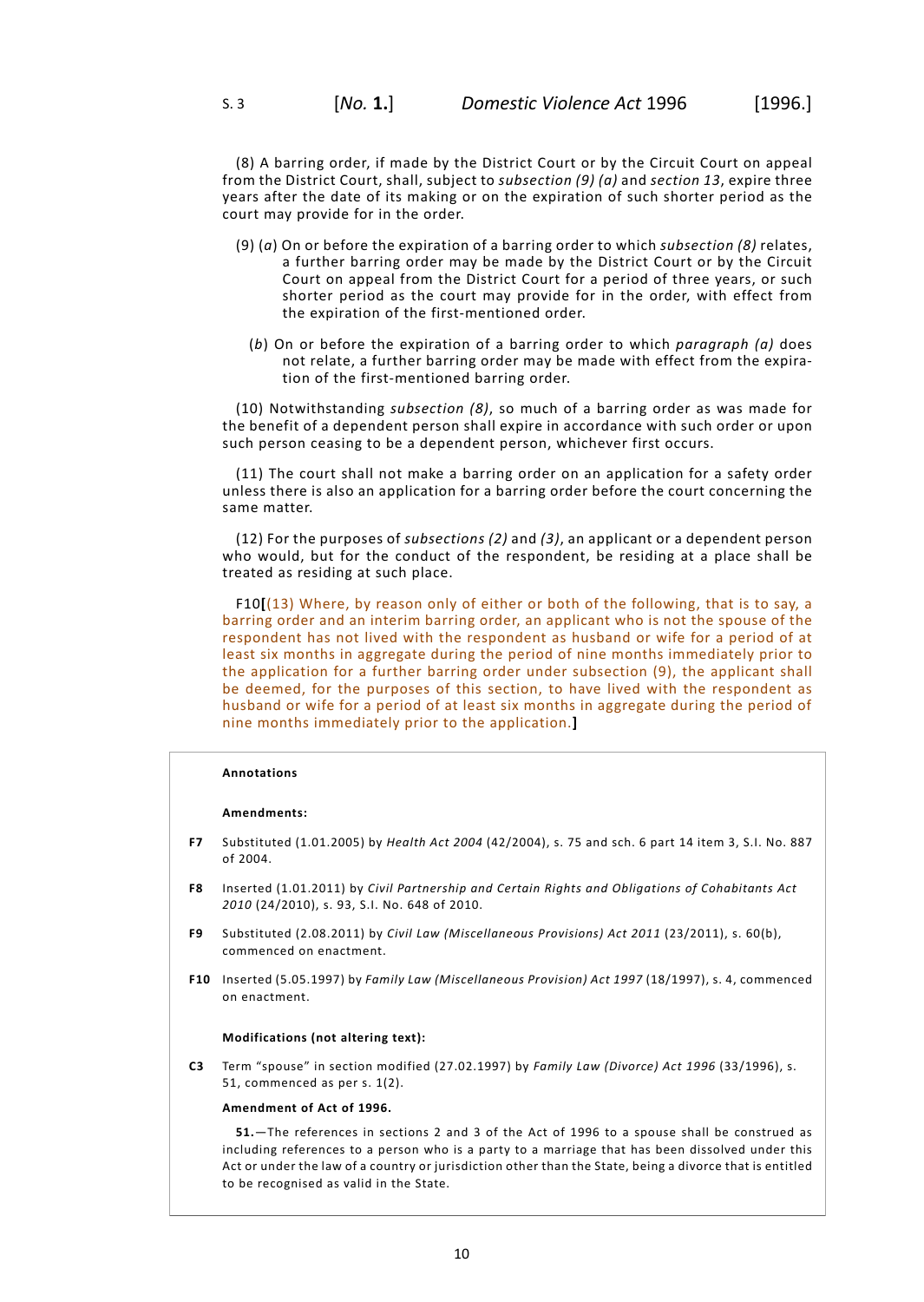#### **Editorial Notes:**

- **E6** Power to make order under section before grant or refusal of decree of divorce provided (27.02.1997) by *Family Law (Divorce) Act 1996* (33/1996), s. 11(a), commenced as per s. 1(2).
- **E7** Power to make order under section on or after decree of divorce provided (27.02.1997) by *Family Law (Divorce) Act 1996* (33/1996), s. 15(1)(d), commenced as per s. 1(2).

Interim barring order.

<span id="page-14-0"></span>**4.**—(1) If, on the making of an application for a barring order or between the making of such application and its determination, the court is of the opinion that there are reasonable grounds for believing that—

- (a) there is an immediate risk of significant harm to the applicant or any dependent person if the order is not made immediately, and
- (b) the granting of a protection order would not be sufficient to protect the applicant or any dependent person,

the court may, subject to *[section](#page-18-0) 7* and having taken into account any order made or to be made to which *paragraph (a)*or *(d)*of *subsection (2)*of *[section](#page-19-1) 9*relates, by order (in this Act referred to as an "interim barring order")—

- (i) direct the respondent, if residing at a place where the applicant or that dependent person resides, to leave such place, and
- (ii) whether the respondent is or is not residing at a place where the applicant or that dependent person resides, prohibit that respondent from entering such place until further order of the court or until such other time as the court shall specify.

(2) *Subsections (3), (4), (5), (6), (7)* and *(12)* of *[section](#page-11-0) 3* shall apply to an interim barring order as they apply to a barring order.

- F11**[**(3) (*a*) An interim barring order may be made *ex parte* where, having regard to the circumstances of the particular case, the court considers it necessary or expedient to do so in the interests of justice.
	- (*b*) The application for such an order shall be grounded on an affidavit or information sworn by the applicant.
	- (*c*) If an interim barring order is made *ex parte*
		- (i) a note of evidence given by the applicant shall be prepared forthwith—
			- (I) by the judge,
			- (II) by the applicant or the applicant's solicitor and approved by the judge, or
			- (III) as otherwise directed by the judge,
		- and
		- (ii) a copy of the order, affidavit or information and note shall be served on the respondent as soon as practicable.
	- (*d*) The order shall have effect for a period, not exceeding 8 working days, to be specified in the order, unless, on application by the applicant for the barring order and on notice to the respondent, the interim barring order is confirmed within that period by order of the court.
	- (*e*) The order shall contain a statement of the effect of paragraph (*d*).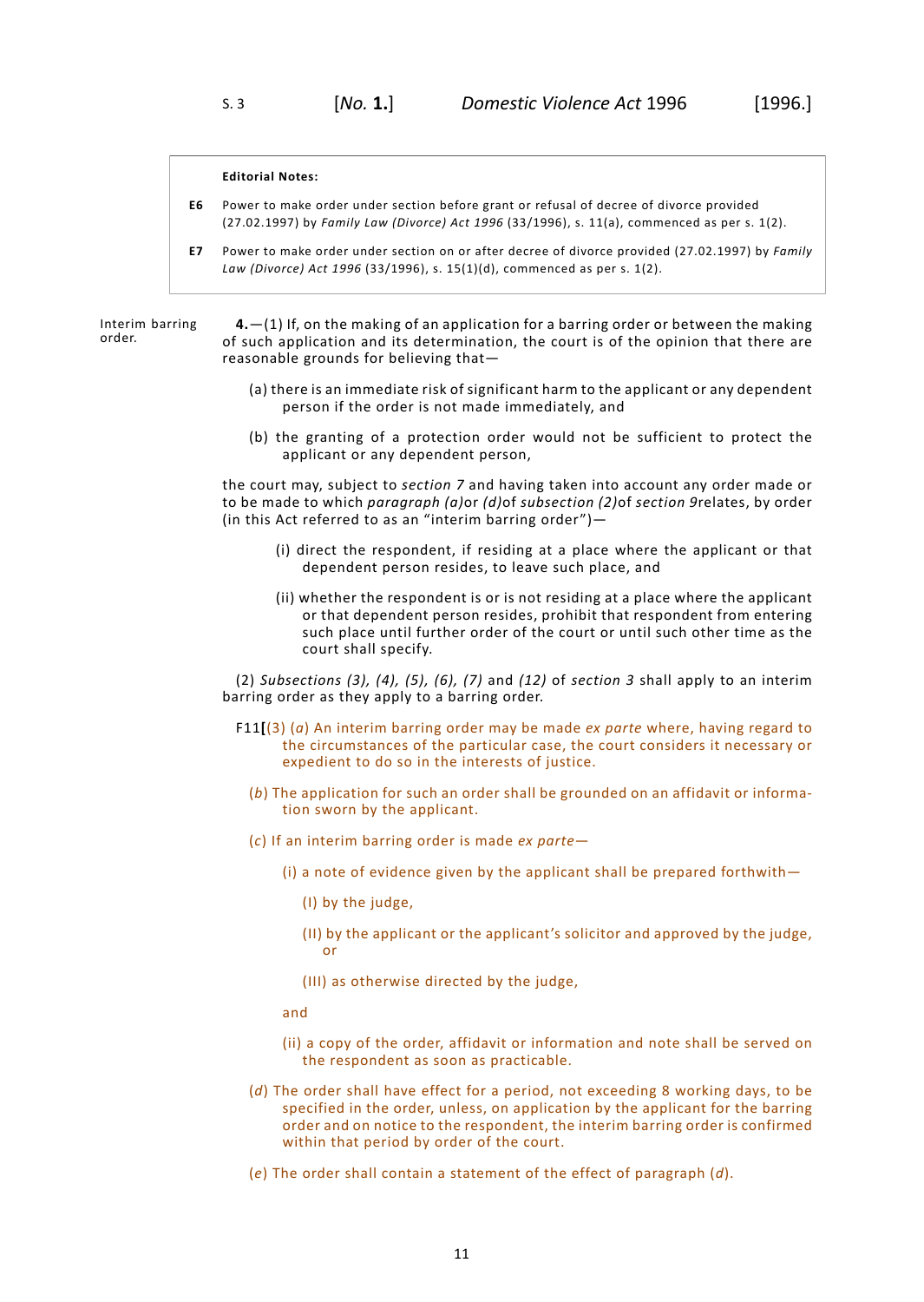(4) An interim barring order shall cease to have effect on the determination by the court of the application for a barring order.

(5) Notwithstanding *subsection (4)*, so much of an interim barring order as was made for the benefit of a dependent person shall cease to have effect in accordance with that subsection or upon such person ceasing to be a dependent person, whichever first occurs.

#### **Annotations**

#### **Amendments:**

**F11** Substituted (19.12.2002) by *Domestic Violence (Amendment) Act 2002* (30/2002),s. 1(a), commenced on enactment.

## **Editorial Notes:**

- **E8** Power to make order under section before grant or refusal of decree of divorce provided (27.02.1997) by *Family Law (Divorce) Act 1996* (33/1996), s. 11(a), commenced as per s. 1(2).
- <span id="page-15-0"></span>**E9** Power to make order under section on or after decree of divorce provided (27.02.1997) by *Family Law (Divorce) Act 1996* (33/1996), s. 15(1)(d), commenced as per s. 1(2).
- Protection order. **5.**—(1) If, on the making of an application for a safety order or a barring order or between the making of such an application and its determination, the court is of the opinion that there are reasonable grounds for believing that the safety or welfare of the applicant for the order concerned or of any dependent person so requires, the court may by order (in this Act referred to as a "protection order") direct that the respondent to the application—
	- (*a*) shall not use or threaten to use violence against, molest or put in fear the applicant or that dependent person, and
	- (*b*) if he or she is residing at a place other than the place where the applicant or that dependent person resides, shall not watch or beset the place where the applicant or that dependent person resides,

and the court may make the protection order subject to such exceptions and conditions as it may specify.

(2) Where a protection order has been made, any of the following may apply to have it varied, that is to say:

- (*a*) if the application for the order was made by F12**[**the Health Service Executive**]** in respect of any dependent person by virtue of *[section](#page-16-0) 6*—
	- (i) F12**[**the Health Service Executive**]**,
	- (ii) the person referred to in *subsection (1) (c)* of that section, or
	- (iii) the respondent to that application;
- (*b*) if the application for the order was made by F12**[**the Health Service Executive**]** in any other case by virtue of *[section](#page-16-0) 6*—
	- (i) F12**[**the Health Service Executive**]**,
	- (ii) the person who was the applicant for the order, or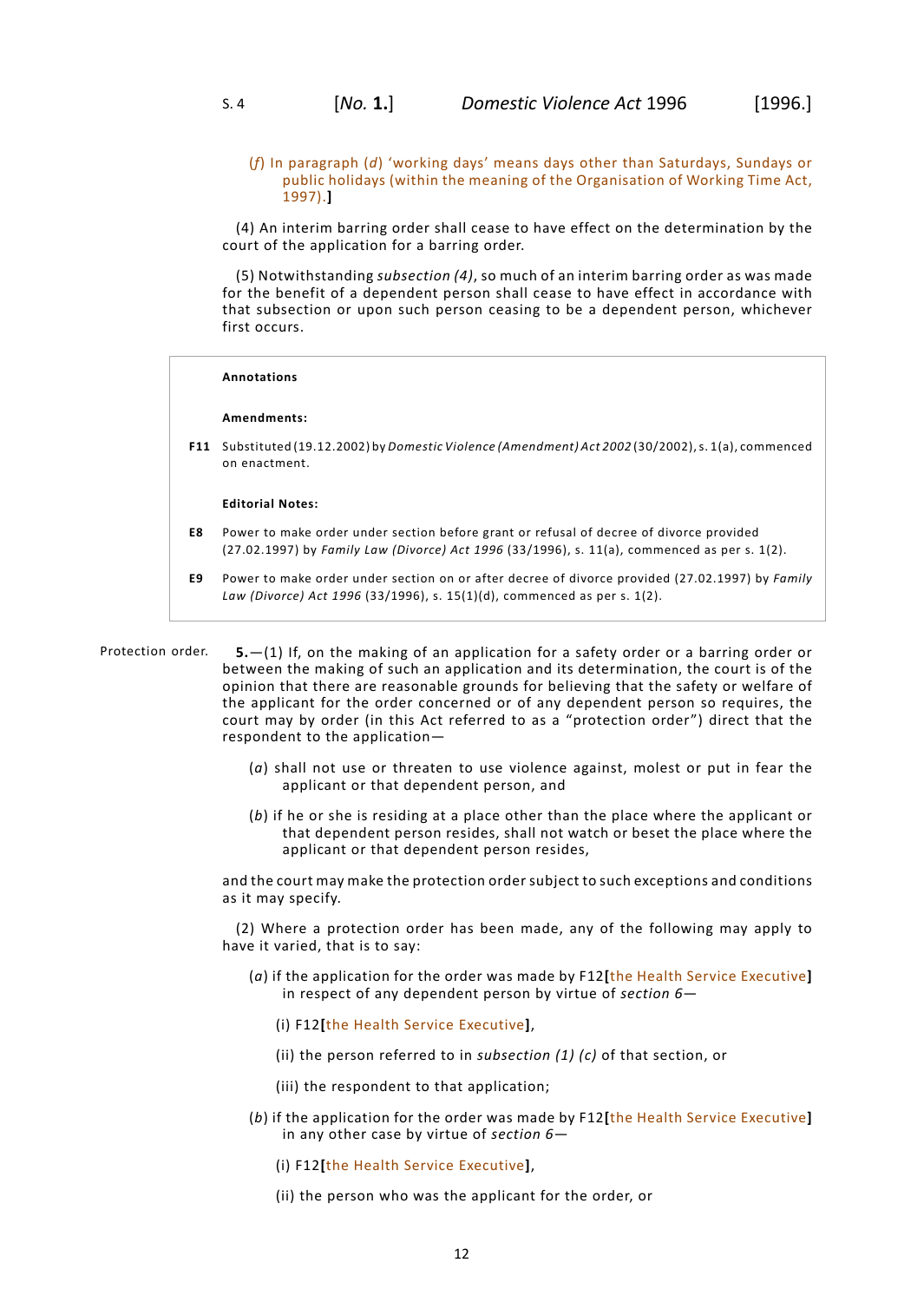(iii) the respondent to that application;

- (*c*) in any other case—
	- (i) the person who was the applicant for the order, or
	- (ii) the person who was the respondent to the application for the order,

and the court upon hearing any such application shall make such order as it considers appropriate in the circumstances.

(3) For the purposes of *subsection (2)*, a protection order made by a court on appeal from another court shall be treated as if it had been made by that other court.

## F13**[**(4) A protection order may be made *ex parte*.**]**

(5) A protection order shall cease to have effect on the determination by the court of the application for a safety order or a barring order.

(6) Notwithstanding *subsection (5)*, so much of a protection order as was made for the benefit of a dependent person shall cease to have effect in accordance with that subsection or upon such person ceasing to be a dependent person, whichever first occurs.

(7) For the purposes of this section, an applicant or a dependent person who would, but for the conduct of the respondent, be residing at a place shall be treated as residing at such place.

## **Annotations**

#### **Amendments:**

- **F12** Substituted (1.01.2005) by *Health Act 2004* (42/2004), s. 75 and sch. 6 part 14 item 4, S.I. No. 887 of 2004.
- **F13** Substituted (19.12.2002) by *Domestic Violence (Amendment) Act 2002* (30/2002),s. 1(b), commenced on enactment.

#### **Editorial Notes:**

- **E10** Power to make order under section before grant or refusal of decree of divorce provided (27.02.1997) by *Family Law (Divorce) Act 1996* (33/1996), s. 11(a), commenced as per s. 1(2).
- <span id="page-16-0"></span>**E11** Power to make order under section on or after decree of divorce provided (27.02.1997) by *Family Law (Divorce) Act 1996* (33/1996), s. 15(1)(d), commenced as per s. 1(2).

Power of health board to apply for certain orders.

**6.**—(1) Subject to *subsections (2), (3)* and *(4)*, this section shall apply where F14**[**the Health Service Executive**]**—

- (*a*) becomes aware of an alleged incident or series of incidents which in its opinion puts into doubt the safety or welfare of a person (in this section referred to as the "aggrieved person"),
- (*b*) has reasonable cause to believe that the aggrieved person has been subjected to molestation, violence or threatened violence or otherwise put in fear of his or her safety or welfare,
- (*c*) is of the opinion that there are reasonable grounds for believing that, where appropriate in the circumstances, a person would be deterred or prevented as a consequence of molestation, violence or threatened violence by the respondent or fear of the respondent from pursuing an application for a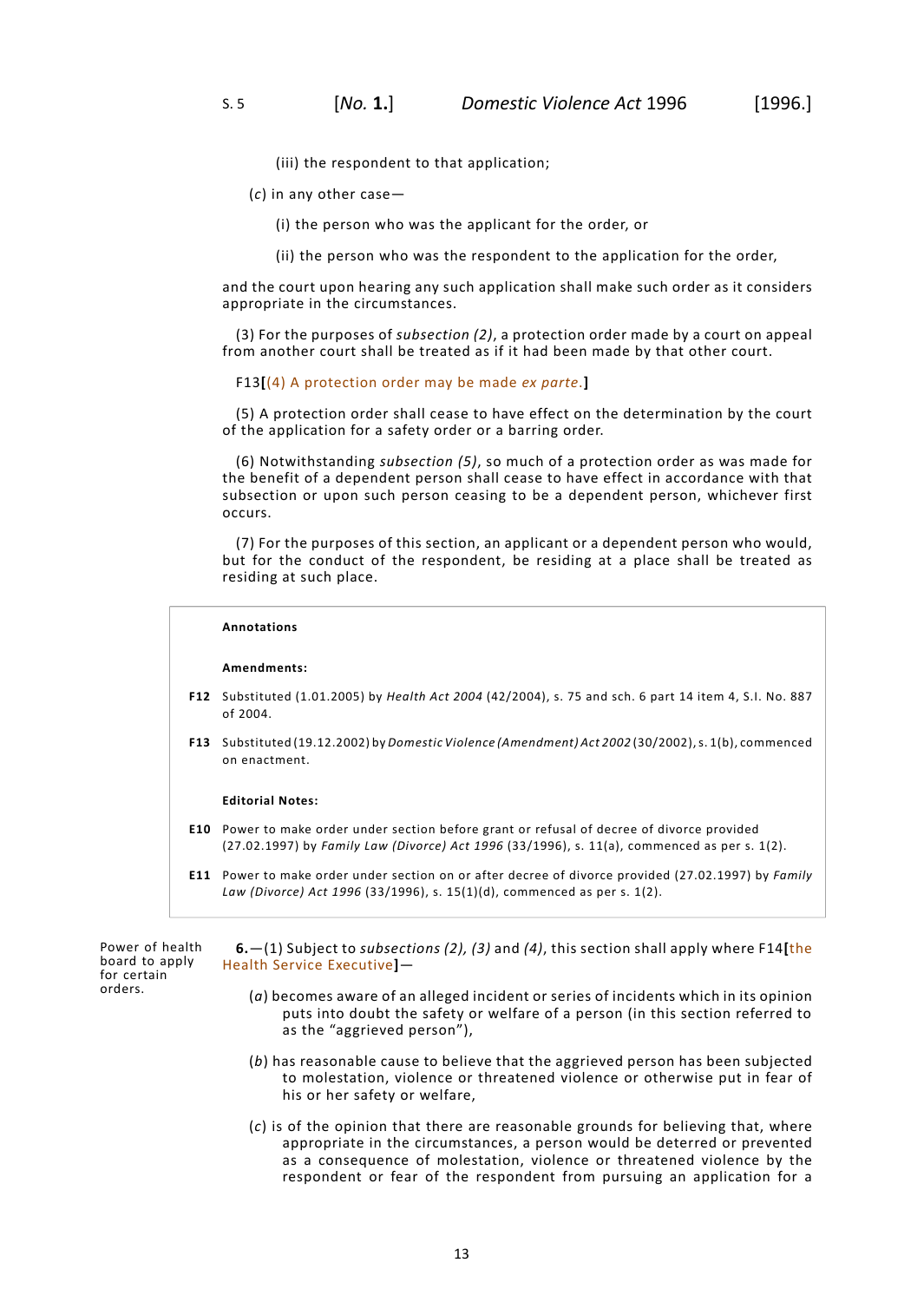safety order or a barring order on his or her own behalf or on behalf of a dependent person, and

(*d*) considers, having ascertained as far as is reasonably practicable the wishes of the aggrieved person or, where the aggrieved person is a dependent person, of the person to whom *paragraph (c)* relates in respect of such dependent person, that it is appropriate in all the circumstances to apply for a safety order or a barring order or both in accordance with this Act on behalf of the aggrieved person.

(2) F14**[**the Health Service Executive**]** may apply to the court on behalf of the aggrieved person for a safety order or a barring order for which the aggrieved person or, where the aggrieved person is a dependent person, the person to whom *subsection (1) (c)* relates in respect of such dependent person could have applied.

(3) Where an application is made by F14**[**the Health Service Executive**]** by virtue of this section, the court shall, in determining whether, and if so to what extent, to exercise any of its functions under *[section](#page-8-0) 2, [3](#page-11-0), [4](#page-14-0), [5](#page-15-0)* or *[13](#page-21-1)*, have regard to any wishes expressed by—

- (*a*) the aggrieved person, or
- (*b*) where the aggrieved person is a dependent person, the person to whom *subsection (1) (c)* relates in respect of such dependent person and, where the court considers it appropriate, such dependent person.

(4) The provisions of *paragraphs (a)* and *(b)* of *subsection (1)* need not be complied with—

- (*a*) where the application relates to an aggrieved person who is a dependent person, or
- (*b*) in respect of so much of an application as relates to an aggrieved person where such person is a dependent person,

if the court is of the opinion that there is reasonable cause to believe that—

- (i) such dependent person has been or is being assaulted, ill-treated, sexually abused or seriously neglected, or
- (ii) such dependent person's health, development or welfare has been, is being or is likely to be avoidably impaired or seriously neglected,

and that if the order is made the likelihood of harm to such dependent person will not arise or will be materially diminished.

(5) The court shall not make a barring order or an interim barring order where the aggrieved person is a dependent person unless F14**[**the Health Service Executive**]** satisfies the court that the person to whom *subsection (1) (c)* relates in respect of such dependent person is willing and able to provide reasonable care for such dependent person.

(6) F15**[**...**]**

# **Annotations**

# **Amendments:**

- **F14** Substituted (1.01.2005) by *Health Act 2004* (42/2004), s. 75 and sch. 6 part 14 item 5(a)-(d), S.I. No. 887 of 2004.
- **F15** Deleted (1.01.2005) by *Health Act 2004* (42/2004), s. 75 and sch. 6 part 14 item 5(e), S.I. No. 887 of 2004.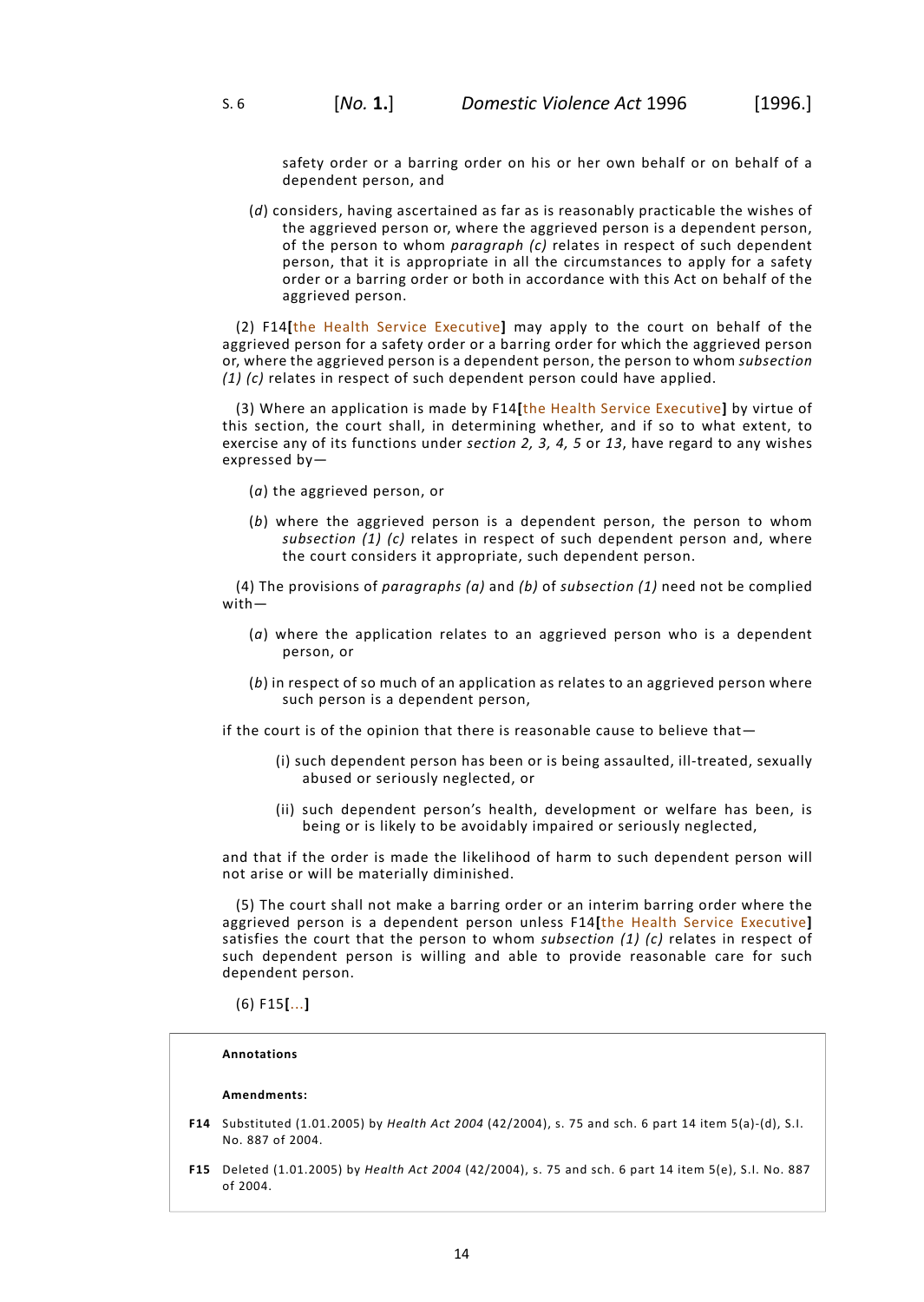Power to make orders, etc., under Child Care Act, 1991.

<span id="page-18-0"></span>**7.**—(1) Where in proceedings for any order under this Act, other than proceedings to which *[section](#page-16-0) 6* relates, it appears to the court that it may be appropriate for a care order or a supervision order to be made under the Child Care Act, 1991, with respect to a dependent person concerned in the proceedings, the court may, of its own motion or on the application of any person concerned, adjourn the proceedings and direct F16**[**the Health Service Executive**]** to undertake an investigation or, as the case may be, further investigations of such dependent person's circumstances.

(2) Where proceedings are adjourned and the court gives a direction under *subsection(1)*, the court may give such directions under the Child Care Act, 1991, as it sees fit as to the care and custody of, and may make a supervision order under that Act in respect of, the dependent person concerned pending the outcome of the investigation by F16**[**the Health Service Executive**]** concerned.

(3) Where the court gives a direction under *subsection (1)* in respect of a dependent person, F16**[**the Health Service Executive**]** concerned shall undertake an investigation of such dependent person's circumstances and shall consider if it should—

(*a*) apply for a care order or a supervision order under the Child Care Act, 1991,

- (*b*) provide services or assistance for such dependent person's family, or
- (*c*) take any other action in respect of such dependent person.

(4) Where F16**[**the Health Service Executive**]** undertakes an investigation under this section and decides not to apply for a care order or supervision order under the Child Care Act, 1991, with respect to the dependent person concerned, it shall inform the court of—

- (*a*) its reasons for so deciding,
- (*b*) any service or assistance it has provided, or intends to provide, for such dependent person and his or her family, and
- (*c*) any other action which it has taken, or proposes to take, with respect to such dependent person.

#### **Annotations**

#### <span id="page-18-1"></span>**Amendments:**

**F16** Substituted (1.01.2005) by *Health Act 2004* (42/2004), s. 75 and sch. 6 part 14 item 6, S.I. No. 887 of 2004.

Application of section 9(2) of Family Home Protection Act, 1976, to certain orders.

**8.**—(1) Subsection (2) of section 9 (which restricts the right of a spouse to dispose of or remove household chattels pending the determination of matrimonial proceedings) of the Family Home Protection Act, 1976, shall apply between the making of an application, against the spouse of the applicant, for a barring order or a safety order and its determination, and if an order is made, while such order is in force, as it applies between the institution and final determination of matrimonial proceedings to which that section relates.

(2) For the avoidance of doubt, it is hereby declared that the court which is empowered under subsection (2) (*b*) of section 9 of the Family Home Protection Act, 1976, to grant permission for any disposition or removal of household chattels (being household chattels within the meaning of that section) is, notwithstanding anything in section 10 of that Act, the court before which the proceedings (including any proceedings for a barring order or a safety order) have been instituted.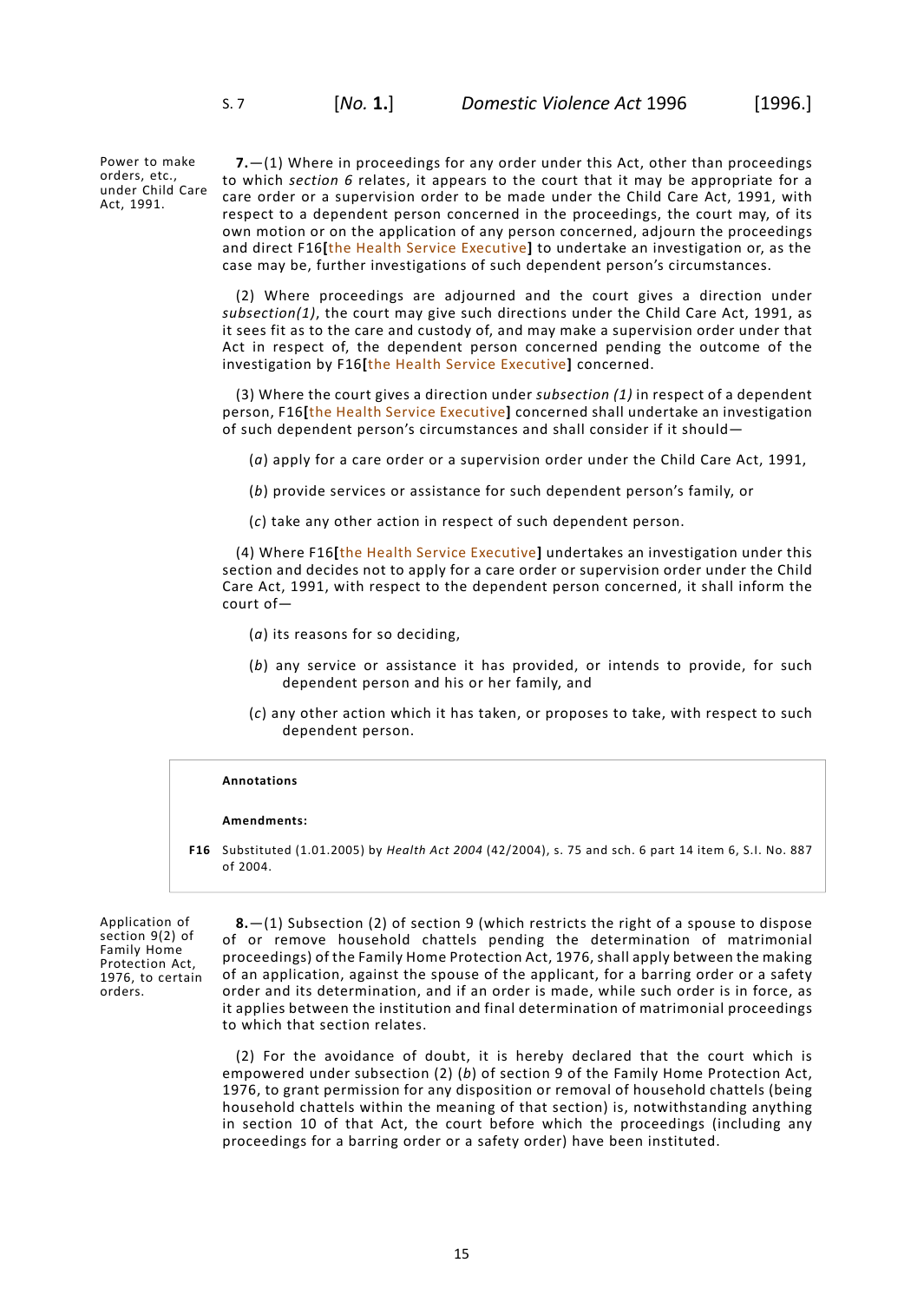F17**[**Application ing disposal or removal of household chattels.

<span id="page-19-0"></span>of orders restrict- remove household chattels) of the Act of 2010 shall apply between the making of an **8A.**— (1) Section 34(2) (which restricts the right of a civil partner to dispose of or application against the civil partner of the applicant for a barring order or a safety order and its determination, and if an order is made, while the order is in force, as it applies between the institution and final determination of dissolution proceedings to which that section relates.

> (2) A court which is empowered under section 34(2)(b) of the Act of 2010 to grant permission for any disposition or removal of household chattels within the meaning of that section is, notwithstanding anything in section 140 of that Act, the court before which the proceedings (including any proceedings for a barring order or a safety order) have been instituted.**]**

#### **Annotations**

## **Amendments:**

<span id="page-19-1"></span>**F17** Inserted (1.01.2011) by *Civil Partnership and Certain Rights and Obligations of Cohabitants Act 2010* (24/2010), s. 94, S.I. No. 648 of 2010.

Hearing of applications under various Acts together.

**9.**—(1) Where an application is made to the court for an order under this Act, the court may, on application to it in the same proceedings and without the institution of proceedings under the Act concerned, if it appears to the court to be proper to do so, make one or more of the orders referred to in *subsection (2)*.

- (2) The provisions to which *subsection (1)*relates are as follows, that is to say:
	- (*a*) an order under section 11 (as amended by the Status of Children Act, 1987) of the Guardianship of Infants Act, 1964;
	- (*b*) an order under section 5, 5A, 6, 7 or 21A of the Family Law (Maintenance of Spouses and Children) Act, 1976 (as amended by the Status of Children Act, 1987);
	- (*c*) an order under section 5 or 9 of the Family Home Protection Act, 1976;

F18**[**(*cc*) an order under section 30, 34 or 45 of the Act of 2010;**]**

(*d*) an order under the Child Care Act, 1991.

## **Annotations**

#### <span id="page-19-2"></span>**Amendments:**

**F18** Inserted (1.01.2011) by *Civil Partnership and Certain Rights and Obligations of Cohabitants Act 2010* (24/2010), s. 95, S.I. No. 648 of 2010.

Taking effect of orders.

**10.**—(1) A safety order, barring order, interim barring order or protection order shall take effect on notification of its making being given to the respondent.

(2) Oral communication to the respondent by or on behalf of the applicant of the fact that a safety order, barring order, interim barring order or protection order has been made, together with production of a copy of the order, shall, without prejudice to the sufficiency of any other form of notification, be taken to be sufficient notification to the respondent of the making of the order.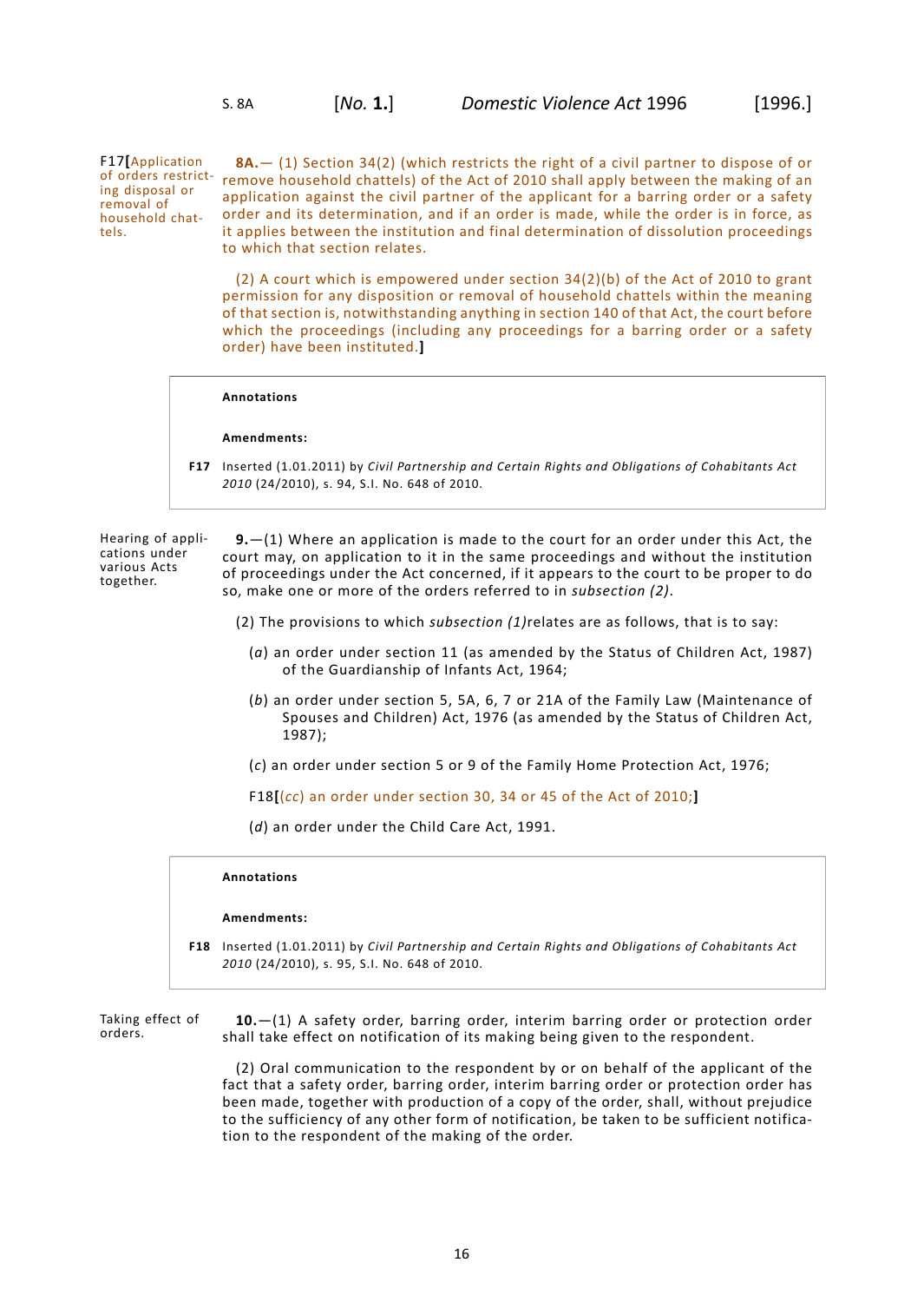(3) If the respondent is present at a sitting of the court at which the safety order, barring order, interim barring order or protection order is made, that respondent shall be taken for the purposes of *subsection (1)* to have been notified of its making.

(4) An order varying a safety order, barring order, interim barring order or protection order shall take effect on notification of its making being given to the person who was the other party in the proceedings for the making of the safety order or barring order and for this purpose *subsections (2)* and *(3)* shall apply with the necessary modifications.

Copies of orders to be given to certain persons.

<span id="page-20-0"></span>**11.**—(1) The court, on making, varying or discharging a safety order or a protection order, shall cause a copy of the order in question to be given or sent as soon as practicable—

- (*a*) to the applicant for the safety order or, in respect of a protection order, the applicant for the safety order or barring order concerned,
- (*b*) to the respondent to the application for the safety order or, in respect of a protection order, the respondent to the application for the safety order or barring order concerned,
- (*c*) where a health board by virtue of section 6 made the application for the safety order or, in respect of a protection order, for the safety order or barring order, to the health board,
- (*d*) to the member of the Garda Síochána in charge of the Garda Síochána station for the area in which the person for whose benefit the safety order or protection order was made resides, and
- (*e*) where the order in question is a variation or discharge of a safety order or a protection order and the person for whose benefit the order was made had previously resided elsewhere, to the member of the Garda Síochána in charge of the Garda Síochána station for the area in which that person had so resided but only if that member had previously been sent under this subsection a copy of such safety order or protection order or any order relating thereto.

(2) The court on making, varying or discharging a barring order or an interim barring order shall cause a copy of the order in question to be given or sent as soon as practicable to—

- (*a*) the applicant for the barring order,
- (*b*) the respondent to the application for the barring order,
- (*c*) where F19**[**the Health Service Executive**]** by virtue of section 6 made the application forthe barring order concerned, F19**[**the Health Service Executive**]**,
- (*d*) the member of the Garda Síochána in charge of the Garda Síochána station for the area in which is situate the place in relation to which the application for the barring order was made, and
- (*e*) where the order in question is a variation or discharge of a barring order or an interim barring order and the place in respect of which the previous order was made is elsewhere, to the member of the Garda Síochána in charge of the Garda Síochána station for the area in which is situated that place but only if that member had previously been sent under this subsection a copy of such barring order or interim barring order or any order relating thereto.
- (3) The court—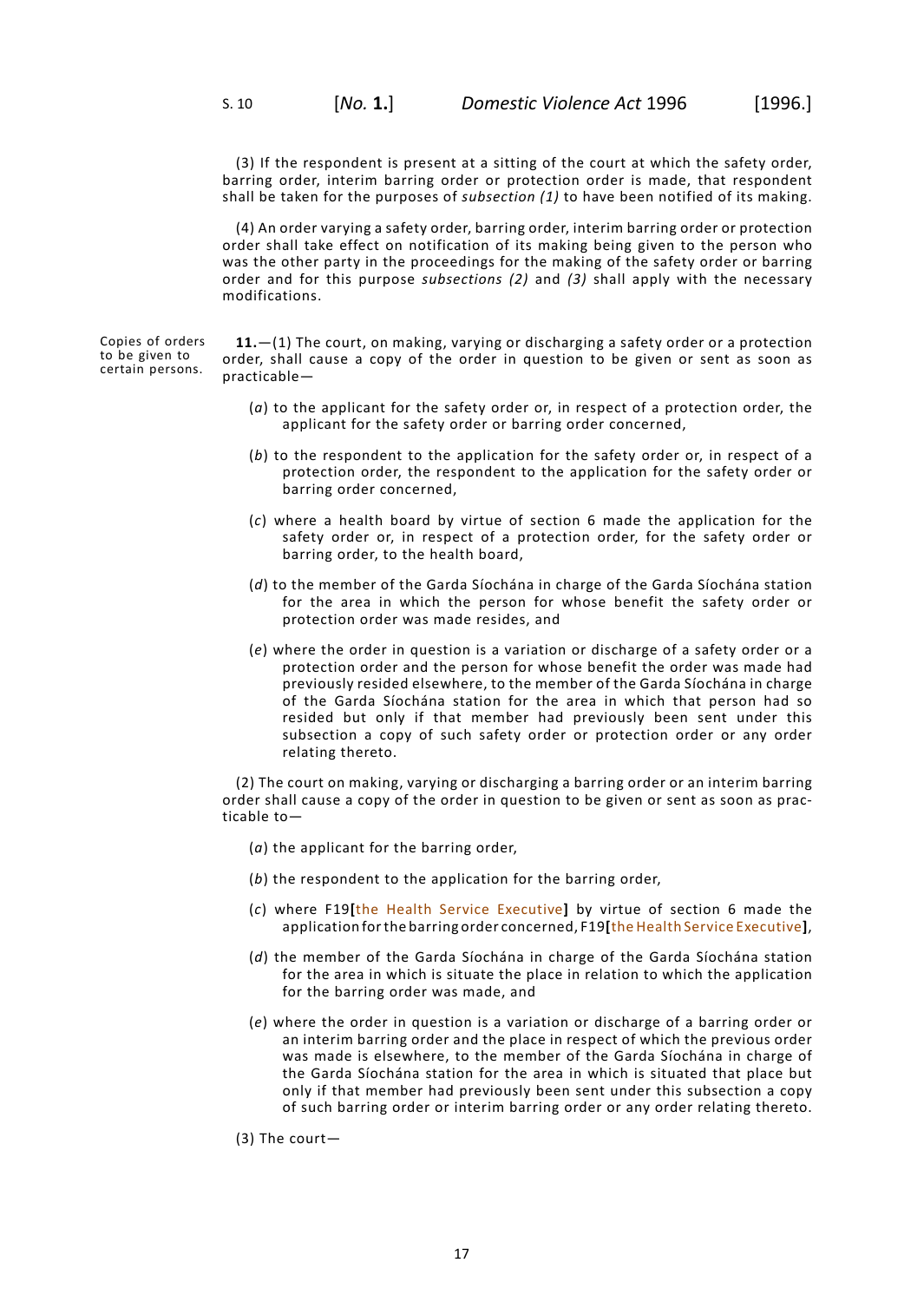- (*a*) on making a barring order, a safety order, an interim barring order or a protection order on the application of, or on behalf of, a person who is not of full age, or
- (*b*) on varying or discharging an order to which *paragraph (a)* relates,

shall cause a copy of the order in question to be given or sent as soon as practicable to F19**[**the Health Service Executive**]** for the area in which the person resides.

(4) The validity of any order to which this section relates shall not be affected by non-compliance with the other provisions of this section.

#### **Annotations**

#### **Amendments:**

<span id="page-21-0"></span>**F19** Substituted (1.01.2005) by *Health Act 2004* (42/2004), s. 75 and sch. 6 part 14 item 7, S.I. No. 887 of 2004.

Effect of appeal from order. **12.**—(1) An appeal from a safety order or a barring order shall, if the court that made the order or the court to which the appeal is brought so determines (but not otherwise), stay the operation of the order on such terms (if any) as may be imposed by the court making the determination.

> <span id="page-21-1"></span>(2) An appeal from a protection order or an interim barring order shall not stay the operation of the order.

- Discharge of orders. **13.**—(1) Where a safety order, barring order, interim barring order or protection order has been made, any of the following may apply to the court that made the order to have the order discharged, that is to say:
	- (*a*) if the application for the order was made by F20**[**the Health Service Executive**]** in respect of any dependent person by virtue of *[section](#page-16-0) 6*—
		- (i) F20**[**the Health Service Executive**]**,
		- (ii) the person referred to in *subsection (1) (c)* of that section, or
		- (iii) the respondent to that application;
	- (*b*) if the application for the order was made by F20**[**the Health Service Executive**]** in any other case by virtue of *[section](#page-16-0) 6*—
		- (i) F20**[**the Health Service Executive**]**,
		- (ii) the person who was the applicant for the order, or
		- (iii) the respondent to that application;
	- (*c*) in any other case—
		- (i) the person who was the applicant for the order, or
		- (ii) the person who was the respondent to the application for the order,

and thereupon the court shall discharge the order if it is of the opinion that the safety and welfare of the applicant or such dependent person for whose protection the order was made does not require that the order should continue in force.

(2) On determination of any matrimonial cause or matter F21**[**or any annulment or dissolution proceedings under the Act of 2010,**]** between the applicant and the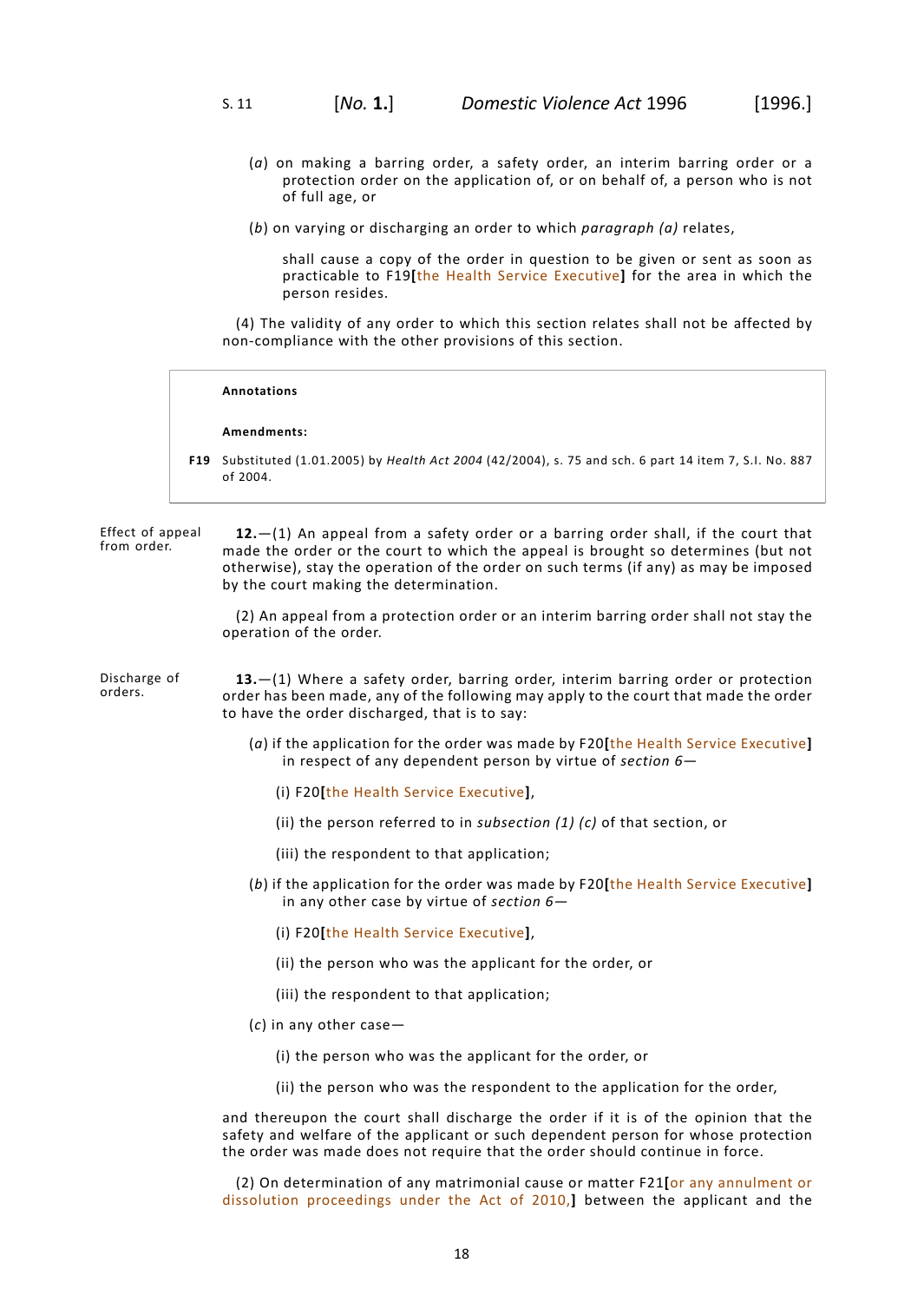respondent or of any proceedings between them under the Guardianship of Infants Act, 1964, the court determining any such cause, matter or proceedings may, if it thinks fit, discharge any safety order, barring order, interim barring order or protection order.

(3) For the purposes of this section, an order made by a court on appeal from another court shall be treated as if it had been made by that other court.

# **Annotations Amendments: F20** Substituted (1.01.2005) by *Health Act 2004* (42/2004), s. 75 and sch. 6 part 14 item 8, S.I. No. 887 of 2004. **F21** Inserted (1.01.2011) by *Civil Partnership and Certain Rights and Obligations of Cohabitants Act 2010* (24/2010), s. 96, S.I. No. 648 of 2010.

Exercise of jurisdiction by court. **14.**—(1) The jurisdiction of the court in respect of civil proceedings under this Act may be exercised—

- <span id="page-22-0"></span>(*a*) as regards the Circuit Court, by the judge of the circuit, and
- (*b*) as regards the District Court, by the judge of the District Court for the time being assigned to the district court district,

where the applicant resides or, if the application is for a barring order, where there is situate the place in relation to which that application was made.

(2) For the purposes of *subsection (1)*, the court may treat any person concerned as residing at a place where that person would, but for the conduct of the respondent, be residing at.

<span id="page-22-1"></span>(3) Where a judge of the District Court to whom *subsection (1)* relates is not immediately available, the jurisdiction of the District Court under that subsection may be exercised by any judge of the District Court.

Rules of court. **15.**—(1) For the purpose of ensuring the expeditious hearing of applications under this Act, rules of court may make provision for the service of documents otherwise than under section 7 (as amended by section 22 of the Courts Act, 1971) of the Courts Act, 1964, in circumstances to which that section relates.

> (2) This section is without prejudice to section 17 of the Interpretation Act, 1937, which provides for rules of court.

# **Annotations**

#### <span id="page-22-2"></span>**Editorial Notes:**

**E12** The *Interpretation Act 1937* was repealed (1.01.2006) by *Interpretation Act 2005* (23/2005), s. 3(1), commenced as per s. 1(2) . Under the rule of construction in s. 26(2)(f) of the 2005 Act, the reference in subs. (2) should now be read as referring to s. 24 of that Act.

Hearing of civil proceedings, etc. **16.**—(1) Civil proceedings under this Act shall be heard otherwise than in public.

(2) Where under *[section](#page-19-1) 9* the court hears together applications under several enactments, then the court shall as far as is practicable comply with the requirements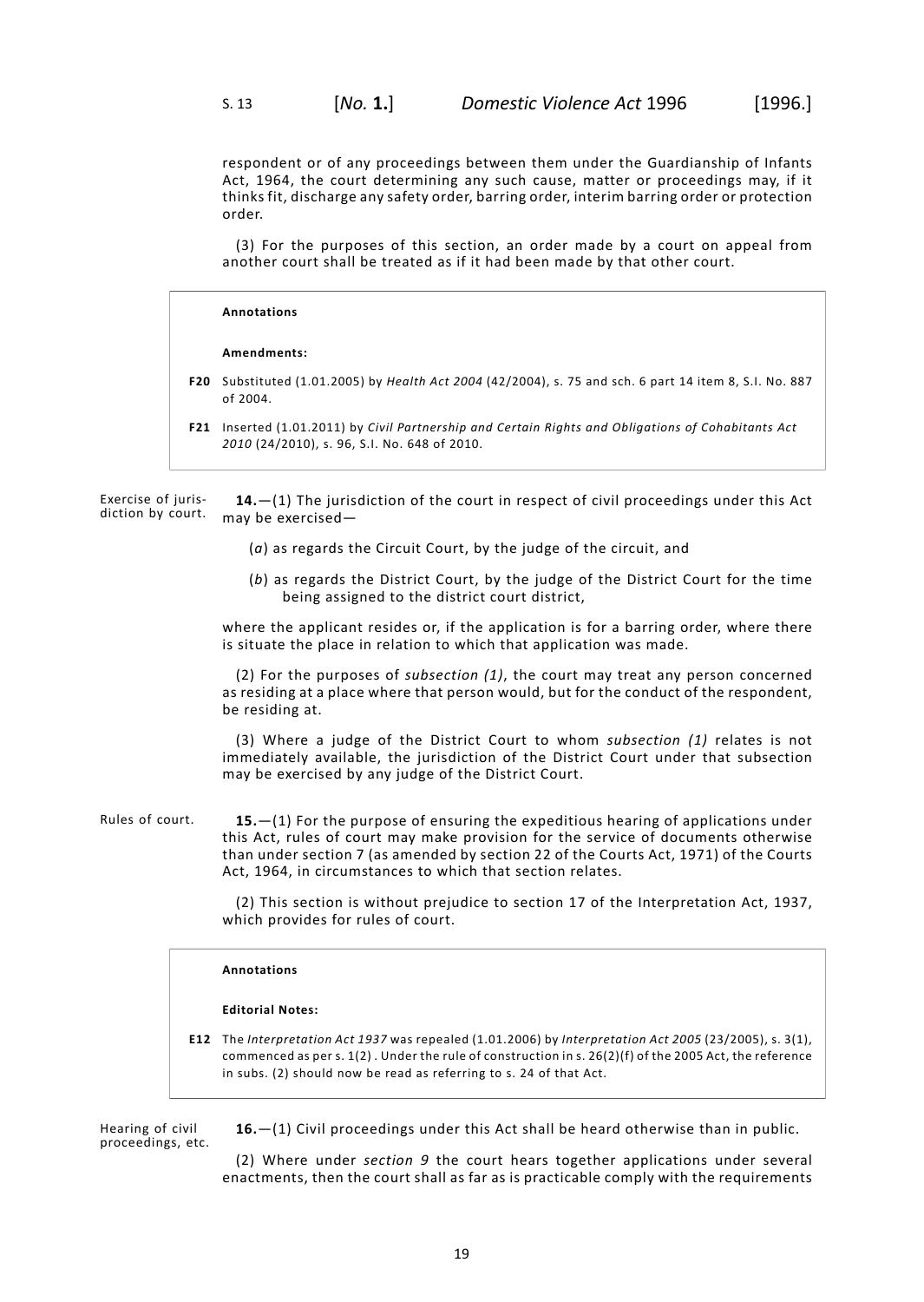relating to the hearing of applications under each of those enactments and the other relevant provisions of those Acts shall apply accordingly.

- (3) (*a*) Civil proceedings under this Act before the District Court shall be as informal as is practicable and consistent with the administration of justice.
	- (*b*) District Court judges hearing and determining civil proceedings under this Act and barristers and solicitors appearing in such proceedings shall not wear wigs or gowns.

(4) Civil proceedings under this Act before the Circuit Court shall be heard by the Circuit Family Court and, accordingly, the provisions of section 32 and subsection (1) and (2) of section 33 of the Judicial Separation and Family Law Reform Act, 1989, shall apply to such proceedings.

(5) The proceedings to which subsections (3) and (4) of section 33 of the Judicial Separation and Family Law Reform Act, 1989, apply shall be deemed to include civil proceedings under this Act.

# **Annotations**

#### **Modifications (not altering text):**

**C4** Application of section restricted (31.03.2005) by *Civil Liability and Courts Act 2004* (31/2004), s. 40, S.I. No. 544 of 2005 as amended (1.08.2008) by *Civil Law (Miscellaneous Provisions) Act 2008* (14/2008), s. 31, S.I. No. 274 of 2008.

**Proceedings heard otherwise than in public.**

**40.**— ...

(2) For the purposes of this section each of the following shall be a "relevant enactment"— ...

(k) section 16 of the Domestic Violence Act 1996.

- (3) Nothing contained in a relevant enactment shall operate to prohibit—
	- (a) the preparation by a barrister at law or a solicitor or a person falling within any other class of persons specified in regulations made by the Minister and publication of a report of proceedings to which the relevant enactment relates, or
	- (b) the publication of the decision of the court in such proceedings,

in accordance with rules of court, provided that the report or decision does not contain any information which would enable the parties to the proceedings or any child to which the proceedings relate to be identified and, accordingly, unless in the special circumstances of the matter the court, for reasons which shall be specified in the direction, otherwise directs, a person referred to in paragraph (a) may, for the purposes of preparing **[**such a report—

- (i) attend the proceedings, and
- (ii) have access to any relevant documents,

subject to any directions the court may give in that behalf.**]**

(4) Nothing contained in a relevant enactment shall operate to prohibit a party to proceedings to which the enactment relates from supplying copies of, or extracts from, orders made in the proceedings to such persons and in accordance with such conditions (if any) as may be prescribed by order of the Minister.

(5) Nothing contained in a relevant enactment shall operate to prohibit a party to proceedings to which the enactment relates from being accompanied, in such proceedings, in court by another person subject to the approval of the court and any directions it may give in that behalf.

(6) Nothing contained in an enactment that prohibits proceedings to which the enactment relates from being heard in public shall operate to prohibit the production of a document prepared for the purposes or in contemplation of such proceedings or given in evidence in such proceedings, to—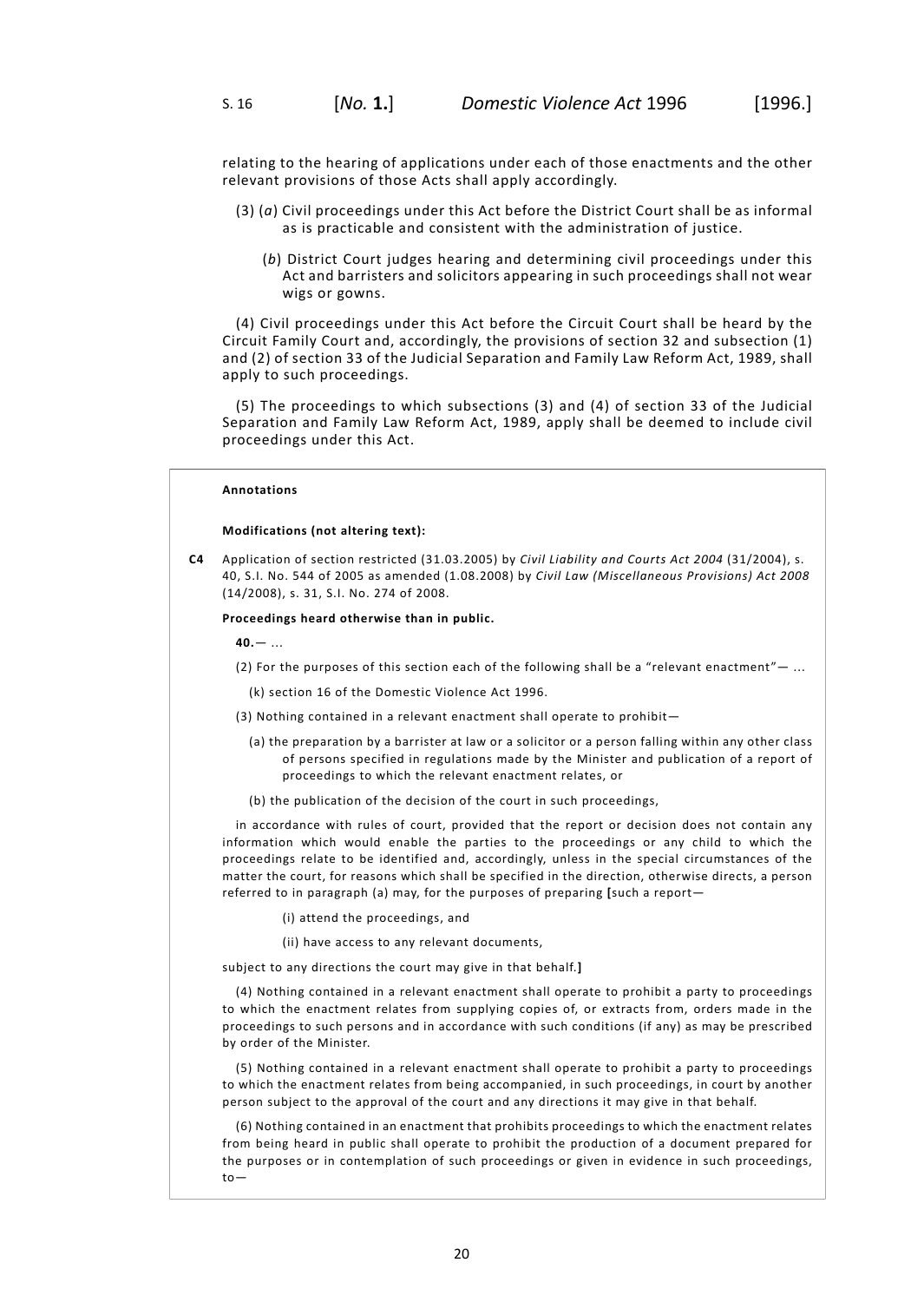- (a) a body or other person when it, or he or she, is performing functions under any enactment consisting of the conducting of a hearing, inquiry or investigation in relation to, or adjudicating on, any matter, or (b) such body or other person as may be prescribed by order made by the Minister, when the body or person concerned is performing functions consisting of the conducting of a hearing, inquiry or investigation in relation to, or adjudicating on, any matter as may be so prescribed. (7) Nothing contained in an enactment that prohibits proceedings to which the enactment relates from being heard in public shall operate to prohibit the giving of information or evidence given in such proceedings to— (a) a body or other person when it, or he or she, is performing functions under any enactment consisting of the conducting of a hearing, inquiry or investigation in relation to, or adjudicating on, any matter, or (b) such body or other person as may be prescribed by order made by the Minister, when the body or person concerned is performing functions consisting of the conducting of a hearing, inquiry or investigation in relation to, or adjudicating on, any matter as may be so prescribed. (8) A court hearing proceedings under a relevant enactment shall, on its own motion or on the application of one of the parties to the proceedings, have discretion to order disclosure of documents, information or evidence connected with or arising in the course of the proceedings to third parties if such disclosure is required to protect the legitimate interests of a party or other person affected by the proceedings. (9) A hearing, inquiry or investigation referred to in subsection (6) or (7) shall, in so far as it relates to a document referred to in subsection (6) or information or evidence referred to in subsection (7), be conducted otherwise than in public and no such document, information or evidence shall be published. (10) This section shall apply to proceedings brought, and decisions of a court made, whether before or after the commencement of this section. **[**(11) In subsection (3), 'relevant documents', in relation to any proceedings referred to in that subsection— (a) subject to paragraph (b), means— (i) the petition, summons or other originating document in the proceedings, (ii) pleadings and other documents (including the terms of settlement, if any) produced to or lodged with the court, or included in the book of pleadings, in the course of the proceedings, and
	- (iii) any order made by the court in the proceedings,
	- (b) does not include any document the contents of which are expressed to be without prejudice or in terms having a like effect.**]**

Offences. **17.**—(1) A respondent who—

- <span id="page-24-0"></span>(*a*) contravenes a safety order, a barring order, an interim barring order or a protection order, or
- (*b*) while a barring order or interim barring order is in force refuses to permit the applicant or any dependent person to enter in and remain in the place to which the order relates or does any act for the purpose of preventing the applicant or such dependent person from so doing,

shall be guilty of an offence and shall be liable on summary conviction to a fine not exceeding £1,500 or, at the discretion of the court, to imprisonment for a term not exceeding 12 months, or to both.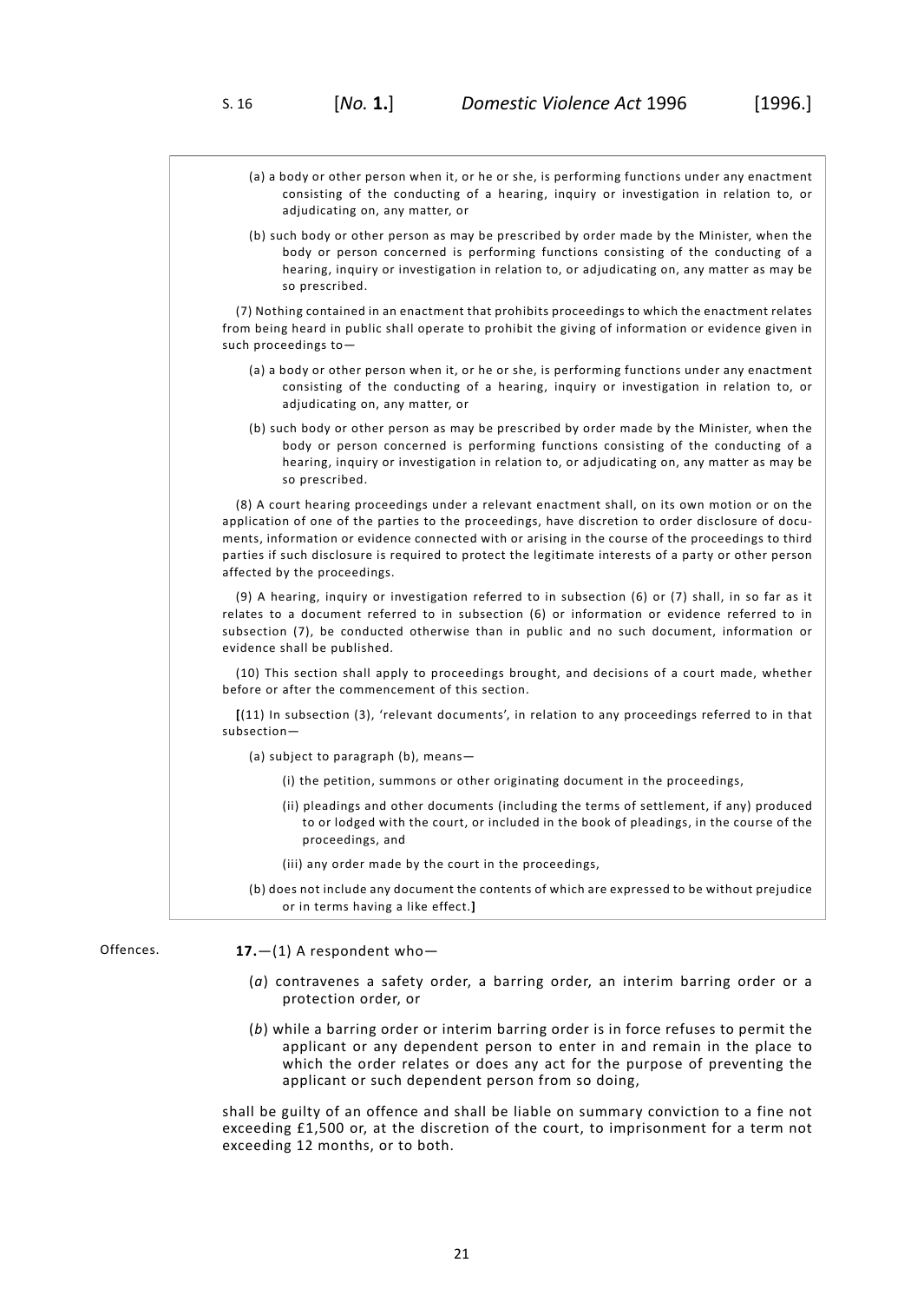(2) *Subsection (1)* is without prejudice to the law as to contempt of court or any other liability, whether civil or criminal, that may be incurred by the respondent concerned.

Arrest without warrant.

- <span id="page-25-0"></span>**18.**—(1) (*a*) Where a member of the Garda Síochána has reasonable cause for believing that, in respect of an order under this Act, an offence is being or has been committed under *[section](#page-24-0) 17* the member may, on complaint being made to him or her by or on behalf of the person who was the applicant to which the order relates, arrest the respondent concerned without warrant.
	- (*b*) For the purpose of arresting a respondent under *paragraph (a)*, a member of the Garda Síochána may enter, if need be by force, and search any place where the member, with reasonable cause, suspects the respondent to be.

(2) Where a member of the Garda Síochána has reasonable cause for believing that a person (in this section referred to as "the first-mentioned person") is committing or has committed—

- (*a*) an assault occasioning actual bodily harm, or
- (*b*) an offence under section 20 (which relates to unlawfully and maliciously wounding or inflicting any grievous bodily harm) of the Offences against the Person Act, 1861,

against a person (in this section referred to as "the second-mentioned person") in circumstances which in the opinion of the member could give rise to the secondmentioned person applying for, or on whose behalf another person could in accordance with this Act apply for, a safety order or a barring order, then the member may—

- (i) arrest the first-mentioned person without warrant, and
- (ii) for the purpose of making such an arrest, enter, if need be by force, and search any place where the member, with reasonable cause, suspects the first-mentioned person to be.

# **Annotations**

#### **Editorial Notes:**

<span id="page-25-2"></span><span id="page-25-1"></span>**E13** *Offences Against the Person Act 1861*, s. 20 repealed (19.08.1997) by *Non-Fatal Offences Against the Person Act 1997* (26/1997), s. 31 and sch., commenced as per s. 32(2). The offences under ss. 2, 3 and 4 of the 1997 Act are similar to those under s. 20.

Costs. **19.**—The costs of any civil proceedings under this Act shall be in the discretion of the court.

- Amendment of Judicial Separation and Family Law Reform Act, 1989.
	- **20.**—The Judicial Separation and Family Law Reform Act, 1989, is hereby amended—
		- (*a*) in section 11, by the substitution of the following paragraph for paragraph (*a*):
			- "(*a*) a safety order, barring order, interim barring order or protection order pursuant to *[section](#page-8-0) 2, [3](#page-11-0), [4](#page-14-0)* or *[5](#page-15-0)*, respectively, of the *Domestic Violence Act, 1996*;",
		- (*b*) in section 16, by the substitution of the following paragraph for paragraph (*e*):
			- "(e) an order under section 2, 3, 4 or 5 of the Domestic Violence Act, 1996;",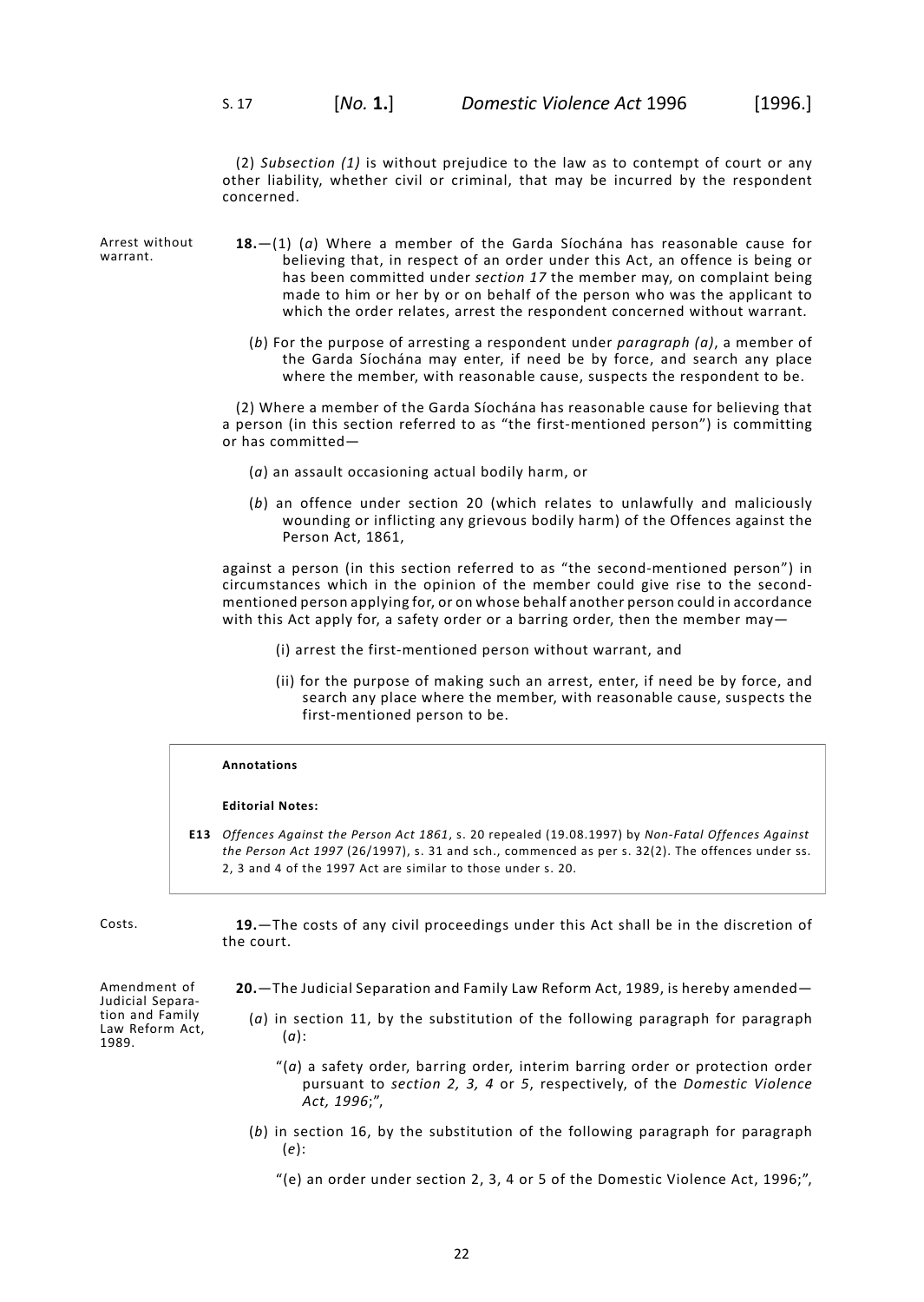and

(*c*) in section 19, by the substitution of "the *Domestic Violence Act, 1996*" for "the Family Law (Protection of Spouses and Children) Act, 1981".

<span id="page-26-0"></span>**21.**—The Family Law Act, 1995, is hereby amended-—

(*a*) in section 2, by the deletion of the definition of "the Act of 1981" and the insertion of the following definition after the definition of "the Act of 1989" in subsection (1):

"'the Act of 1996' means the *Domestic Violence Act, 1996*;",

(*b*) in section 6, by the substitution of the following paragraph for paragraph (*a*):

"(*a*) an order under *[section](#page-8-0) 2, [3,](#page-11-0) [4](#page-14-0)* or *[5](#page-15-0)* of *the Act of 1996*,",

- (*c*) in section 10, by the substitution of the following paragraph for paragraph (*d*) of subsection (1):
	- "(*d*) an order under *[section](#page-8-0) 2, [3,](#page-11-0) [4](#page-14-0)* or *[5](#page-15-0)* of *the Act of 1996*,",

and

<span id="page-26-1"></span>(*d*) in section 47, by the substitution of the following paragraph for paragraph (*d*) of subsection (6):

"(*d*) under *the Act of 1996*,".

Saving provisions. **22.**—(1) Where, by reason only of an interim barring order or a barring order, a person is not residing at a place during any period, that person shall be deemed, for the purposes of any rights under the Statutes of Limitation, 1957 and 1991, the Landlord and Tenant Acts, 1967 to 1994, and the Housing (Private Rented Dwellings) Acts, 1982 and 1983, to be residing at that place during that period.

> <span id="page-26-2"></span>(2) Except in so far as the exercise by a respondent of a right to occupy the place to which a barring order or an interim barring order relates is suspended by virtue of the order, the order shall not affect any estate or interest in that place of that respondent or any other person.

Repeal and transitional provisions. section referred to as "the Act of 1981"), is hereby repealed. **23.**—(1) The Family Law (Protection of Spouses and Children) Act, 1981 (in this

- (2) (*a*) Subject to *paragraph (b)*, this Act shall apply to a barring order made under the Act of 1981 and which is in force, or stayed by virtue of section 10 of that Act, at the commencement of this Act as if it were an order made under *[section](#page-11-0) 3*.
	- (*b*) For the purposes of a barring order to which *paragraph (a)* relates, the reference in *[section](#page-11-0) 3 (8)* to the expiration of three years after the date of its making shall be construed as a reference to twelve months after the date of its making.

(3) An application made to the court under the Act of 1981 for a barring order and not determined before the commencement of this Act shall be treated as if it had been made under *[section](#page-11-0) 3*.

(4) This Act shall apply to a protection order made under the Act of 1981 and which is in force at the commencement of this Act as if it were an order made under *[section](#page-15-0) [5](#page-15-0)*.

Amendment of Family Law Act, 1995.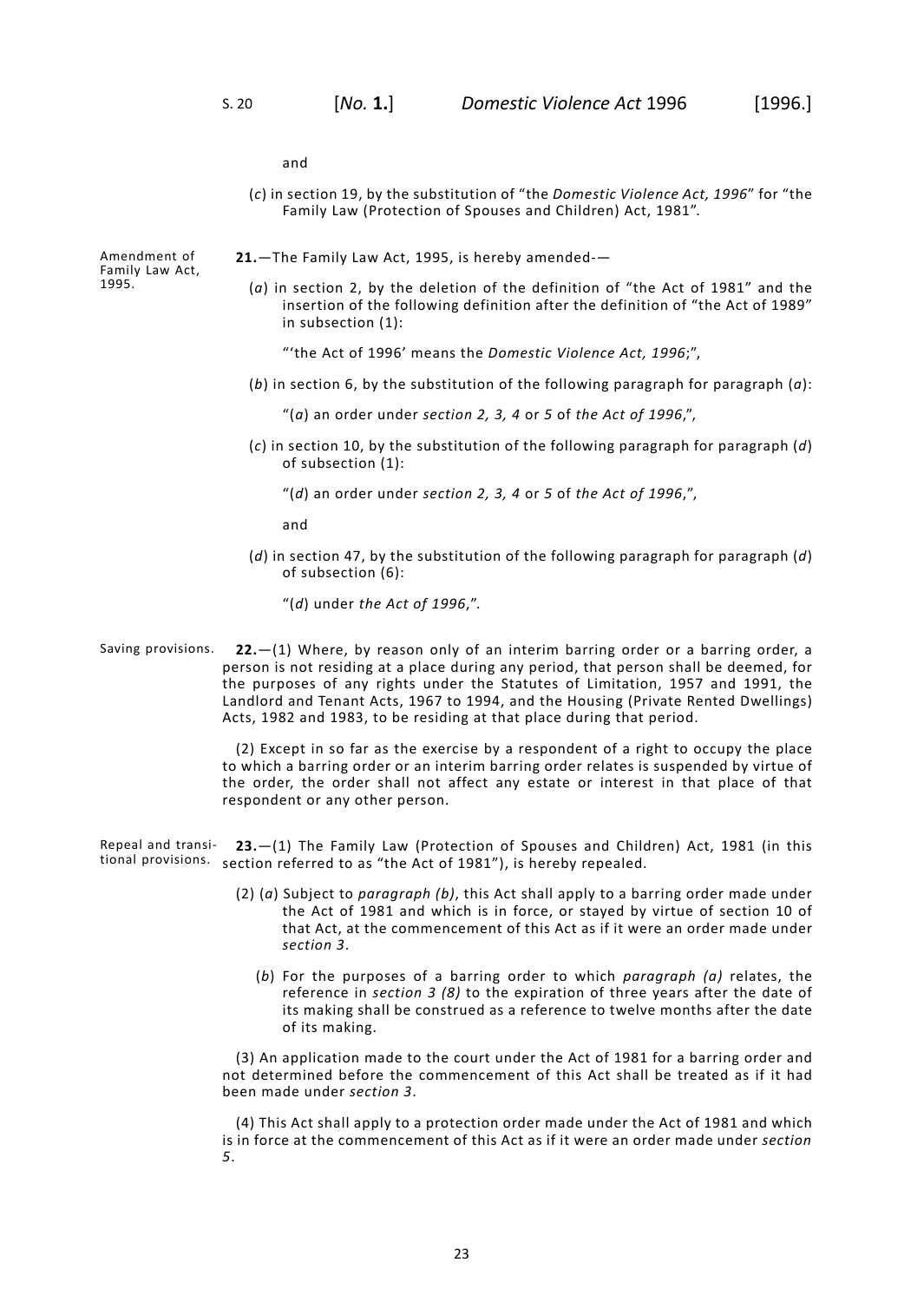<span id="page-27-0"></span>Expenses. **24.**—The expenses incurred by the Minister for Equality and Law Reform, the Minister for Health and the Minister for Justice in the administration of this Act shall, to such extent as may be sanctioned by the Minister for Finance, be paid out of moneys provided by the Oireachtas.

# **Annotations**

#### **Modifications (not altering text):**

**C5** Provision for term "Minister for Equality and Law Reform" to be construed as "Minister for Justice" made (8.07.1997) by *Equality and Law Reform (Transfer of Departmental Administration and Ministerial Functions) Order 1997* (S.I. No. 297 of 1997), art. 4(2).

<span id="page-27-1"></span>(2) References to the Minister for Equality and Law Reform contained in any Act or instrument made thereunder and relating to any functions transferred by this Article shall, on and after the commencement of this Order, be construed as references to the Minister for Justice.

Commencement. **25.**—(1) Subject to *subsection (2)*, this Act shall come into operation one month after the date of its passing.

> <span id="page-27-2"></span>(2) *[Section](#page-16-0) 6* and so much of the other provisions of this Act as relate to that section shall come into operation on the 1st day of January, 1997.

Short title. **26.**—This Act may be cited as the Domestic Violence Act, 1996.